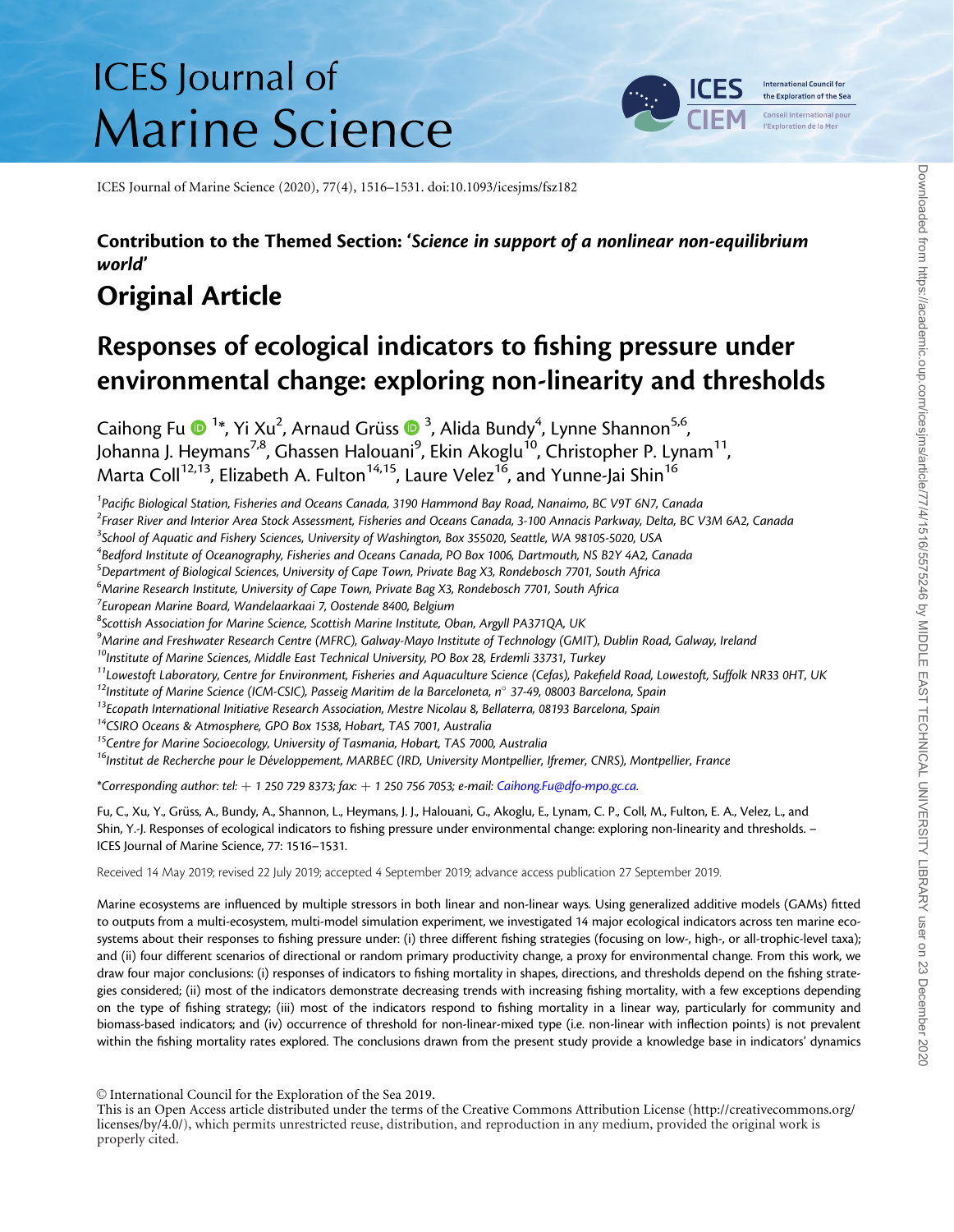under different fishing and primary productivity levels, thereby facilitating the application of ecosystem-based fisheries management worldwide.

Keywords: ecosystem-based fisheries management, generalized additive model, marine ecosystem model, non-linear response, primary productivity

#### Introduction

Marine ecosystems are influenced by multiple stressors including climatic, oceanographic, ecological, and anthropogenic (e.g. fishing) changes. At the species level, these stressors may affect survival, growth, and reproduction, which can influence the structure and functioning of the entire ecosystem through complex species interactions. Ecosystem responses to stressors can be either linear or non-linear, depending, inter alia, on the properties of individual stressors and the way stressors interact. Particular attention needs to be paid to non-linear responses to stressors, in which thresholds (i.e. tipping points), may exist, beyond which large changes in ecosystem state or properties can occur abruptly (also described as regime shifts; [Scheffer](#page-15-0) et al., [2001;](#page-15-0) [Scheffer and Carpenter, 2003](#page-15-0); [Groffman](#page-14-0) et al., 2006; [Andersen](#page-13-0) et al., 2009; Kelly et al.[, 2015](#page-15-0); [Moore, 2018](#page-15-0)). Identifying thresholds in non-linear responses to stressors can facilitate the implementation of risk-based management targets, the avoidance of detrimental ecosystem shifts and the optimization of socioeconomic returns from ecosystem exploitation (Foley et al.[, 2015;](#page-14-0) Kelly et al.[, 2015\)](#page-15-0).

In the present study, two ubiquitous stressors are considered: fishing pressure and primary productivity change, where the latter serves as a proxy for environmental change. Fishing has been a major stressor in exploited marine ecosystems around the globe for the last several decades (Boldt et al.[, 2014](#page-14-0)), leading to substan-tial changes in the state of ecosystems (e.g. [Jackson](#page-15-0) *et al.*, 2001). In parallel, changes in ocean temperature, circulation patterns, vertical mixing, and availability of nutrients have resulted in changes in the primary productivity of marine ecosystems (e.g. [Brown](#page-14-0) et al., 2011; Hunt et al.[, 2011;](#page-15-0) [Poloczanska](#page-15-0) et al., 2016; [Capuzzo](#page-14-0) et al., 2018). Fishing pressure and primary productivity may work synergistically, affecting the structure and function of marine ecosystems (Kirby et al.[, 2009](#page-15-0); Möllmann et al., 2009) and how they should be managed under future climate change conditions [\(Serpetti](#page-15-0) et al., 2017; [Baudron](#page-14-0) et al., 2019).

To explore how an ecosystem responds (e.g. linearly vs. nonlinearly) to fishing pressure and primary productivity change, various ecological indicators that represent ecosystem state and properties can be employed. Ecological indicators have been extensively studied using empirical data about their trends (e.g. [Blanchard](#page-14-0) et al., 2010), relationships with fishing pressure and environmental changes (e.g. Link et al.[, 2010](#page-15-0); [Shannon](#page-15-0) et al., [2010;](#page-15-0) [Shannon](#page-15-0) et al., 2014; Fu et al.[, 2015\)](#page-14-0), and potential thresholds (e.g. Large et al.[, 2013](#page-15-0), [2015](#page-15-0); Tam et al.[, 2017](#page-15-0)). Empirical studies have suggested that past and present exploitation strategies, mechanisms of productivity dynamics, and dominant ecological and environmental traits are all likely to influence how ecological indicators respond to various stressors [\(Shannon](#page-15-0) et al., [2014\)](#page-15-0). Consequently, it has long been a major challenge to draw general conclusions about the response patterns of indicators to fishing pressure and environmental changes.

To overcome this major challenge, we used a comparative multi-ecosystem, multi-model simulation experiment to explore the differential responses of ecological indicators to fishing mortality and primary productivity change. We took advantage of the work conducted by the IndiSeas working group (Shin et al.[, 2012\)](#page-15-0) in which researchers across different continents carried out unified simulation experiments for ten marine ecosystems around the globe. Prior to the simulation experiments, each of the ten ecosystems already had a working ecosystem simulation model developed (Shin et al.[, 2018;](#page-15-0) Fu et al.[, 2018](#page-14-0), [2019\)](#page-14-0), thus having overcome the time constraint and resource limitation of developing brand new ecosystem models. Relying on different ecosystem modelling approaches applied to different marine ecosystems allowed us to draw conclusions independent of the specific structure of ecosystems or the specific structure and assumptions of ecosystem simulation models.

The present study primarily addresses the following questions: (i) How do ecological indicators respond to fishing mortality in trends and directions under different types of primary productivity change? (ii) How frequently do non-linear responses to fishing mortality occur in different ecological indicators? (3) How frequently do thresholds occur in non-linear indicators' responses to fishing mortality? Results from the present study will provide insights on specific responses of indicators to fishing mortality; the thresholds of non-linear responses that we identify can inform the development of management strategies integrating environmental considerations, thereby facilitating the move towards ecosystem-based fisheries management worldwide.

#### Material and methods Ecosystem models

In the present study, ten marine ecosystems are considered. The structure and functioning of these ecosystems were simulated using one of four different ecosystem simulation modelling approaches: Ecopath with Ecosim (EwE; [Christensen and](#page-14-0) [Walters, 2004](#page-14-0)), OSMOSE ([Shin and Cury, 2004](#page-15-0)), Atlantis ([Fulton](#page-14-0) et al.[, 2004](#page-14-0)), or a multispecies size spectrum model [\(Blanchard](#page-14-0) et al.[, 2014](#page-14-0)). Five of the ten ecosystems were modelled with EwE: the Black Sea [\(Akoglu, 2013](#page-13-0); [Akoglu](#page-13-0) et al., 2014), the southern Benguela ([Shannon](#page-15-0) et al., 2004, [2008](#page-15-0)), the southern Catalan Sea (Coll et al.[, 2006](#page-14-0), [2013\)](#page-14-0), the western Scotian Shelf (Araújo and [Bundy, 2011](#page-13-0), [2012](#page-13-0)), and western Scotland [\(Alexander](#page-13-0) et al., [2015\)](#page-13-0). OSMOSE was employed to model three of ten ecosystems: the West Coast of Canada (Fu et al.[, 2013](#page-14-0)), the West Florida Shelf (Grüss et al.[, 2016a](#page-14-0), [2016b\)](#page-14-0), and the Gulf of Gabes, Tunisia [\(Halouani](#page-14-0) et al., 2016). Finally, the Southeastern Australian eco-system was modelled with Atlantis [\(Fulton](#page-14-0) et al., 2014), whereas the North Sea was modelled with the size spectrum model [\(Blanchard](#page-14-0) et al., 2014). All the ecosystem models used in the present study have been published and validated against observed or estimated abundance, biomass and/or catch data. Details on the structure, assumptions, and species/taxa represented in the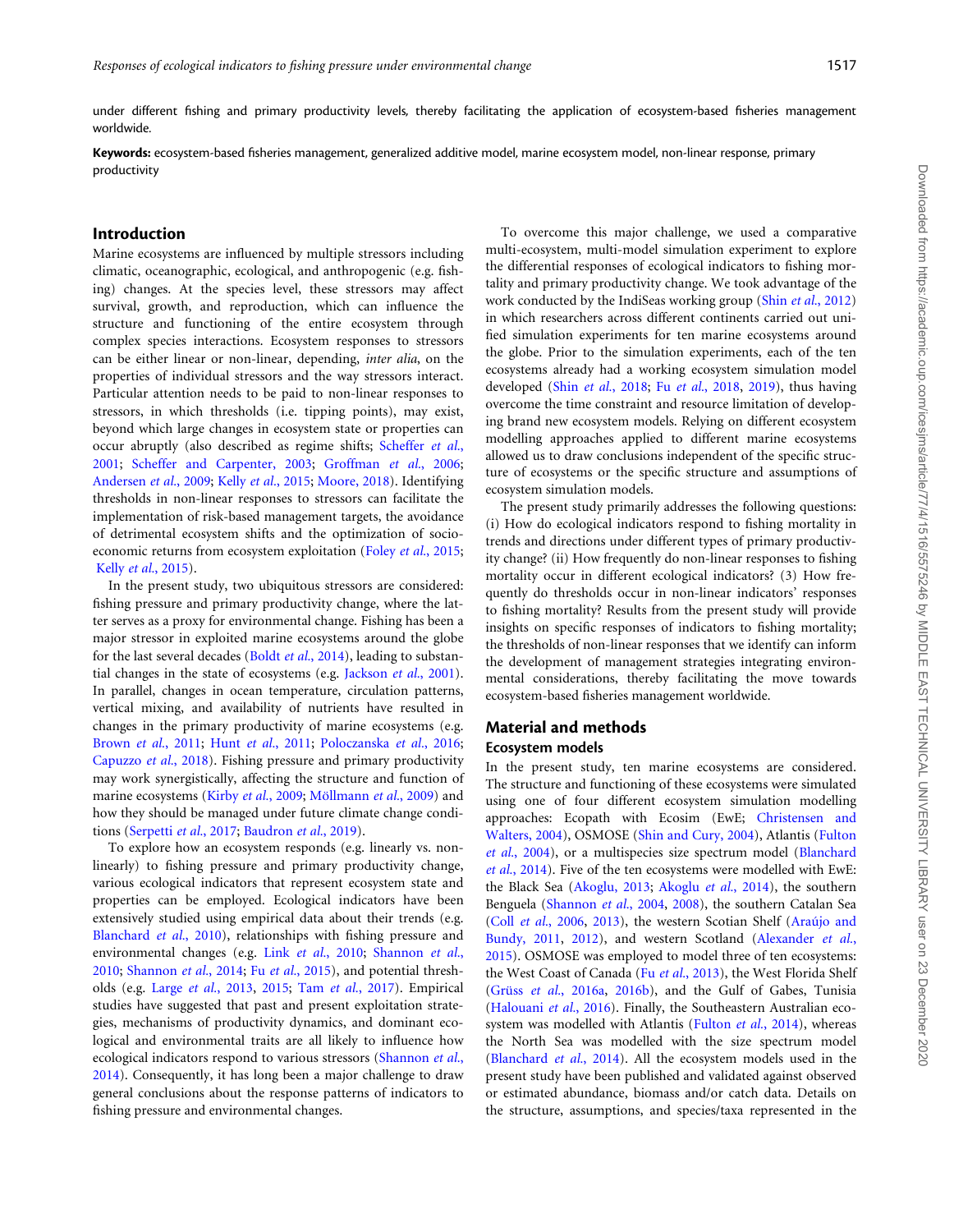<span id="page-2-0"></span>ten ecosystem models are provided in [Supplementary Tables S1](https://academic.oup.com/icesjms/article-lookup/doi/10.1093/icesjms/fsz182#supplementary-data) [and S2.](https://academic.oup.com/icesjms/article-lookup/doi/10.1093/icesjms/fsz182#supplementary-data)

#### Fishing mortality

For each ecosystem, various levels of fishing mortality rate relative to  $F_{\text{MSY}}$  (the fishing mortality rate corresponding to the maximum sustainable yield of a specific species/taxon within a specific ecosystem) were implemented to capture the impacts of different fishing levels. The same design was carried out consistently across all ecosystems for valid comparisons. Prior to running the experimental simulation within each ecosystem,  $F_{\text{MSY}}$  was estimated for each exploited species/taxon, by constructing the yield to fishing mortality curve (fisheries yield as a function of fishing mortality rate) of that species/taxon while holding the fishing mortality rate of all other species/taxa constant at their respective current fishing mortality rates  $(F_{\text{curr}})$ . Then, during the experimental simulation runs, fishing mortality rates were incrementally increased relative to  $F_{\text{MSY}}$  for each species/taxon of interest through the use of a multiplier  $\lambda$ . In other words, fishing mortality rates  $F_i =$  $\lambda \times F_{\text{MSY}}^i$  (year<sup>-1</sup>) were applied to each species/taxon of interest i, where  $\lambda \in \{0.25, 0.5, 0.75, 1, 1.25, 1.5\}$ . This range of fishing mortality rates covers representative values for the yield to fishing mortality curves (Fu et al.[, 2018](#page-15-0); Shin et al., 2018).

For each ecosystem, we consider three different fishing strategies: a "low-trophic-level" (F\_ltl), a "high-trophic-level" (F\_htl), and an "all-trophic-level" (F\_all) strategy. With the F\_ltl fishing strategy, fishing experiments focus on all forage species/taxa retained in commercial or subsistence fisheries. Here, forage species/taxa are defined as species/taxa whose adults mainly feed on plankton (phyto-, zoo-, or ichthyoplankton) or similar lowtrophic level organisms (e.g. meiobenthos). With the F\_htl fishing strategy, fishing experiments focus on predatory taxa, which include large demersal and large pelagic taxa. Finally, the F\_all fishing strategy represents broad-scale exploitation, where the focus taxa are all taxa retained in commercial or subsistence fisheries, including both high-trophic-level (HTL) and low-trophic-level (LTL) taxa. Any pre-recruit stages that are represented in the ecosystem models are excluded from the fishing scenarios, as are marine mammals, marine turtles, and seabirds. The HTL and LTL species/taxa represented in each of the ten ecosystem models are detailed in [Supplementary Table S1](https://academic.oup.com/icesjms/article-lookup/doi/10.1093/icesjms/fsz182#supplementary-data).

#### Primary productivity

For all ten ecosystems, changes in phytoplankton biomass, comparable across models and ecosystems, were used to represent changes in primary productivity. For the Atlantis ecosystem model, however, it is not possible to directly scale phytoplankton biomass, because of the role of phytoplankton in the biogeochemical cycles represented in Atlantis. Therefore, in this case, timeseries of nutrient inputs were scaled so that the resulting changes in phytoplankton biomass were in line with those implemented in other models.

Two types of changes in primary productivity were simulated: directional and random. For directional changes in primary productivity, a multiplier  $\gamma \in \{0.85, 0.9, 0.95, 1, 1.05, 1.1\}$  was directly applied to modelled phytoplankton biomass. This range of variability encompasses the range of changes observed in the ten ecosystems in the last decade [\(Boyce](#page-14-0) et al., 2014). With respect to random changes in primary productivity, the modelled phytoplankton biomass was multiplied by a random multiplier drawn

from a lognormal distribution with a mean  $\mu$  of 1 and a range of standard deviations  $\sigma = \{0.1, 0.2, 0.3\}$ . These standard deviation values are consistent with the observed annual satellite-derived chlorophyll-a concentration levels from the MODIS (Moderate Resolution Imaging Spectroradiometer) Aqua spectral data [\(Shin](#page-15-0) et al.[, 2018](#page-15-0)). A set of 30 random multipliers was generated for each value of  $\sigma$ , so as to adequately sample the random distribution.

Consequently, within each ecosystem, 12 combinations of fishing strategies (F\_ltl, F\_htl, and F\_all) and primary productivity change (directional change, and random change while assuming  $\sigma = 0.1$ , 0.2, or 0.3) were simulated to explore interactions of these two factors.

#### Ecological indicators

Following Fu et al. [\(2019\)](#page-14-0), 14 ecological indicators were explored (Table 1), including biomass to fisheries catch ratio (B/C), proportion of predatory fish (Pred), mean intrinsic vulnerability (IVI), mean lifespan (Lifesp), mean trophic level of the community (TLco), and marine trophic index (MTI), the trophic level (TL) of catch calculated assuming a constant TL for taxa (TLc), the TL of catch calculated assuming a variable TL for taxa (TLcVar; Reed et al.[, 2017](#page-15-0)), and six community-level biomass indicators [biomass of all-trophic-level taxa (B\_all), the biomass of HTL taxa (B\_htl), the biomass of LTL taxa (B\_ltl), the ratio of B\_htl to B\_all (B\_H2A), the ratio of B\_ltl to B\_all (B\_L2A), and the ratio of B\_ltl to B\_htl (B\_L2H)]. Aside from the six

Table 1. List of the indicators considered in this study.

| <b>Indicator</b>                               | <b>Definition</b>                                       | <b>Abbreviation</b> |
|------------------------------------------------|---------------------------------------------------------|---------------------|
| Biomass to catch ratio                         | B/C                                                     | B/C                 |
| Proportion of predatory fish                   | B (predatory fish)/<br>B (surveyed)                     | Pred                |
| Mean intrinsic vulnerability                   | $\frac{\sum_{s} IVI_{s}C_{s}}{\sum_{s} C_{s}}$          | IVI                 |
| Mean lifespan                                  | $\frac{\sum_{s} Age_{max, s}B_{s}}{\sum_{s} B_{s}}$     | Lifesp              |
| Trophic level of catch                         | $\frac{\sum_{s} TL_{s} C_{s}}{\sum_{s} C_{s}}$          | TLc                 |
| Trophic level of catch with<br>variable TL     | $\frac{\sum_{s} TL_{s}' C_{s}}{\sum_{s} C_{s}}$         | TLcVar              |
| Marine trophic index                           | $\frac{\sum_{s(TL>3.25)}TL_sC_s}{\sum_{s(TL>3.25)}C_s}$ | MTI                 |
| Mean trophic level of<br>community             | $\frac{\sum_{s} TL_{s}B_{s}}{\sum_{s} B_{s}}$           | <b>TLco</b>         |
| Biomass of all surveyed species                | $\sum_{s(all)} B_s$                                     | B all               |
| Biomass of high-trophic-level<br>(htl) species | $\sum_{s(htl)} B_s$                                     | B_htl               |
| Biomass of low-trophic-level<br>(Itl) species  | $\sum_{s(ltl)} B_s$                                     | B Itl               |
| Ratio of htl biomass to total<br>biomass       | $rac{B_{htl}}{B_{all}}$                                 | B H <sub>2</sub> A  |
| Ratio of Itl biomass to total<br>biomass       | $rac{B_{ltl}}{B_{all}}$                                 | B_L2A               |
| Ratio of Itl biomass to htl<br>biomass         | $rac{B_{ltl}}{B_{htl}}$                                 | B L2H               |

High-trophic-level and low-trophic-level taxa for all the ecosystems are listed in [Supplementary Table S1.](https://academic.oup.com/icesjms/article-lookup/doi/10.1093/icesjms/fsz182#supplementary-data)

B, biomass (in tonnes); C, catch (in tonnes); s, species; TL, trophic level; TL', variable TL; IVI, intrinsic vulnerability index.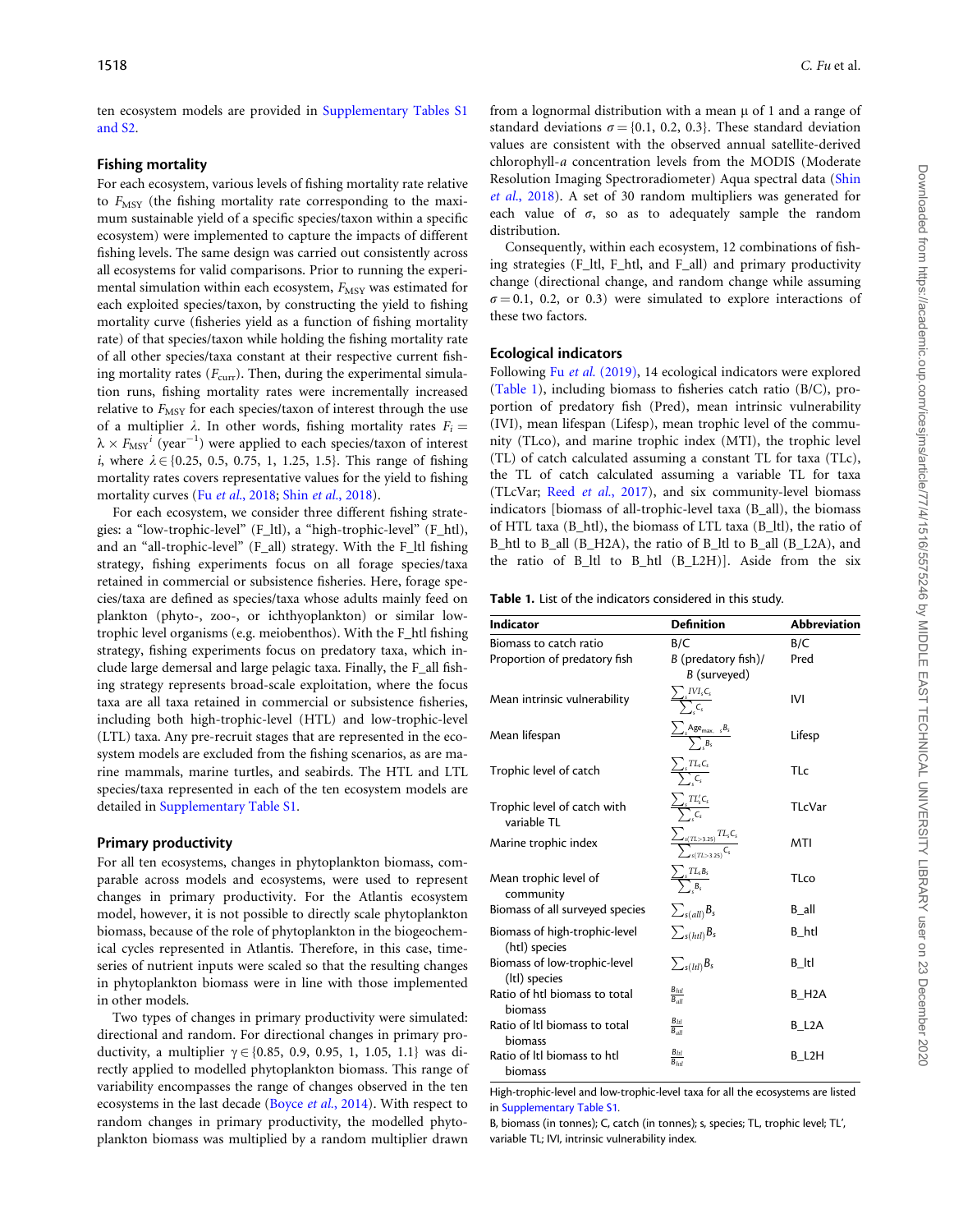<span id="page-3-0"></span>community-level biomass indicators, the indicators Pred, Lifesp, TLco were also derived from survey biomass data (i.e. biomassbased); in contrast, the indicators IVI, MTI, TLc, and TLcVar were calculated from catch data (i.e. catch-based). Within each of the 10 ecosystem models, these 14 ecological indicators were averaged over the last 10 years of simulation period under each scenario of varying fishing mortality rate and primary productivity, which implies that these indicator data points corresponding to different fishing mortality rates and primary productivity levels are independent of each other.

#### Generalized additive models: linearity/non-linearity and directions

Nonparametric regression methods such as generalized additive models (GAMs; [Hastie and Tibshirani, 1990\)](#page-14-0) are powerful tools for exploring linear or non-linear responses of a variable to predictors without being constrained to an underlying parametric model of a specific form, which is particularly useful when ecological thresholds of non-linear responses are of interest [\(Lintz](#page-15-0) et al.[, 2011](#page-15-0); [Nicolaou and Constandinou, 2016\)](#page-15-0). Therefore, GAMs were employed in this study to explore the responses of ecological indicators to fishing mortality and primary productivity change. Each of the two stressors was modelled individually in order to avoid convergence issues because of the small number of fishing mortality and primary productivity levels considered in this study, as well as to avoid potential correlation between fishing mortality and primary productivity. The GAM model is for-mulated as (Large et al.[, 2013](#page-15-0)):

$$
Y = \alpha + s(X) + \varepsilon,\tag{1}
$$

where Y is the ecological indicator;  $\alpha$  is the intercept held constant; X is the predictor, representing either fishing mortality or primary productivity level;  $s()$  is the smoothing function; and  $\varepsilon$  is the error term of a normal distribution with zero mean and finite variance. The smoothing parameter was estimated using the gen-eralized cross-validation criterion (GCV criterion; [Wood](#page-15-0) et al., [2016\)](#page-15-0) implemented in R package "mgcv" (Version 1.8-24; [Wood,](#page-15-0) [2017\)](#page-15-0). Thin plate regression spline smoothing terms with a ridge penalty were employed, such that the smoothing term could be eliminated and the predicted curve could be reduced to a linear function when the smoothing term did not improve fit. Confidence intervals were calculated for each GAM with a naive bootstrap using random sampling and replacement [see [Large](#page-15-0) et al. [\(2013\)](#page-15-0) for more details on the naive bootstrap approach].

For the purpose of exploring linear or non-linear responses of ecological indicators to fishing mortality, the present study focuses on the development and exploration of  $10 \times$  $14 \times 3 \times 4 = 1680$  GAMs, covering 10 ecosystems, 14 ecological indicators, 3 fishing strategies (F\_ltl, F\_htl, and F\_all), and 4 scenarios of primary productivity change (directional change, and random change while assuming  $\sigma = 0.1$ , 0.2, or 0.3). The performance of a GAM model is often gauged by examining the amount of variance it explains (i.e. the proportion of the deviance in the data explained). Comparisons of GAM predictions across the different scenarios of primary productivity change provide perspectives on how the nature and degree of environmental variability affects the capacity of GAMs to capture the detrimental impacts of fishing, as well as whether indicators'

responses to fishing pressure are robust to varying levels of environmental variability.

Predicted GAM curves based on empirical time-series have often been explored for non-linear responses to drivers using first and second derivatives (e.g. Large et al.[, 2013;](#page-15-0) [Burthe](#page-14-0) et al., [2016\)](#page-14-0). However, empirical time-series are typically faced with statistical problems such as temporal autocorrelation, confounding among unknown sources of variability and inadequacy in replication, resulting in difficulty in identifying linearity/non-linearity [\(Litzow and Hunsicker, 2016\)](#page-15-0). In contrast to empirical timeseries data explored in Large et al. [\(2013\)](#page-15-0) and [Burthe](#page-14-0) et al. [\(2016\)](#page-14-0), the ecological indicator data in the present study were obtained through individual simulations with different fishing mortality and primary productivity and are thus independent data points and not time-series, as stated above. Thus, the linearity/non-linearity was explored in a more literal sense using specifically designed methods for these datasets, as described below.

For each of the 1680 GAMs with respect to fishing mortality, we first determine whether the indicator's response to fishing mortality is linear by fitting a linear regression to the GAM predicted values. If the correlation coefficient between the GAM predicted values and the linear regression fitted values is >0.95, the indicator's response to fishing mortality (derived from the GAM) is considered linear. Otherwise, the indicator's response to fishing mortality is assumed to be non-linear. If the relationship between the indicator and fishing mortality is linear and if the slope of the linear regression is statistically significant ( $p < 0.05$ ), the direction of indicator's change in response to fishing mortality is defined as a "linear increase" when the slope is >0 and a "linear decrease" when the slope is  $<$ 0.

When the relationship between the indicator and fishing mortality is non-linear, the GAM curve is further investigated for identifying monotonicity and determining the direction of indicator's change in response to fishing mortality by examining the first derivative of the curve. A "non-linear-monotonic increase" is associated with all first derivatives being non-negative; whereas a "non-linear-monotonic decrease" is associated with all first derivatives being non-positive. However, if the first derivatives have both positive and negative values, the GAM curve is defined as non-linear-mixed. For this type of non-linearity, the direction of an indicator's change in response to fishing mortality is determined by fitting a linear regression to GAM predicted values. When a significant linear relationship exists (i.e. the correlation coefficient between the GAM predicted values and the linear regression fitted values is  $>0.95$ ), the non-linear-mixed curve is defined as a "non-linear-mixed increase" when the linear regression fitted slope is >0 and as a "non-linear-mixed decrease" when the linear regression fitted slope is <0.

#### **Thresholds**

For non-linear-mixed GAM curves, there are regions along the fishing mortality gradient where the first derivative of the response function changes sign at an inflection point. Inflection points on GAM curves have been considered as ecological thresholds (e.g. Large et al.[, 2013](#page-15-0); Tam et al.[, 2017](#page-15-0)), and such ecological thresholds, also known as tipping points (e.g. [Moore, 2018\)](#page-15-0), may have implication for fisheries management (e.g. indicate the occurrence of a regime shift) and, therefore, deserve special attention. Because of the fact that there are only six discrete fishing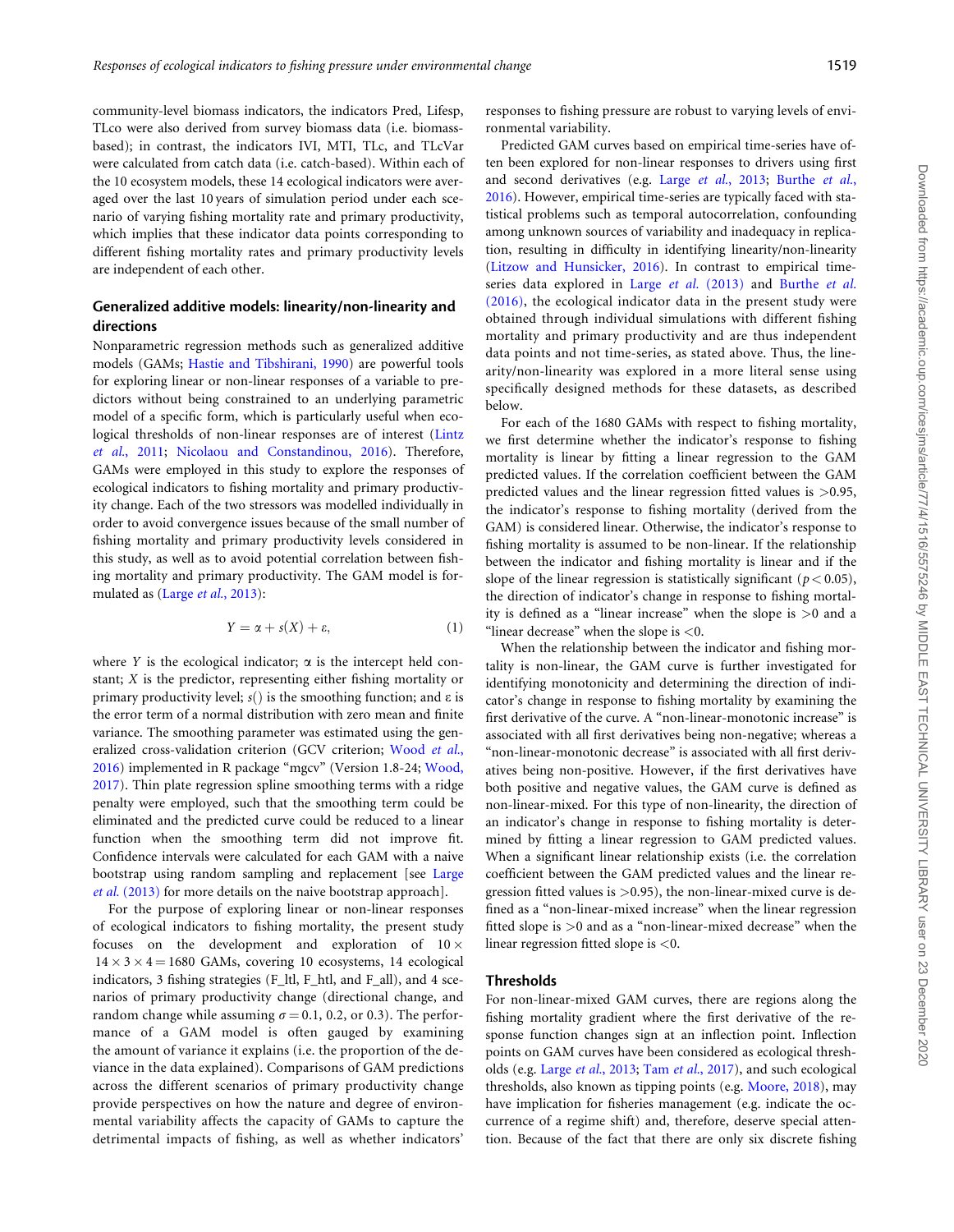<span id="page-4-0"></span>

Figure 1. Bar plots of variances explained from the generalized additive models (GAMs; with fishing mortality as the predictor) for each of the 14 indicators for the 10 study marine ecosystems under the low-trophic-level (F\_ltl) fishing strategy under 4 different scenarios of primary productivity (directional,  $\sigma = 0.1$ ,  $\sigma = 0.2$ , and  $\sigma = 0.3$ ). The full name and meaning of ecological indicators are provided in [Table 1.](#page-2-0)

mortality rates ( $F_{\text{MSY}}$  multiplier = 0.25, 0.5, 0.75, 1.0, 1.25, 1.5), we do not use the threshold-determination approach developed by Large et al. [\(2013\),](#page-15-0) rather, we fit a fifth order polynomial model [degree of freedom  $= 6$ , [Equation \(1\)\]](#page-3-0) in all the cases where the indicator's response to fishing mortality is identified as non-linear-mixed:

$$
f(x) = a_0 + a_1x + a_2x^2 + a_3x^3 + a_4x^4 + a_5x^5,
$$
 (2)

where  $x$  is the predictor, representing the levels of fishing mortality;  $f(x)$  is the ecological indicator as a function of x; and  $a_0, \cdots, a_5$  are coefficients of the polynomial model. The analytical root(s) of the second derivatives, where ecological thresholds reside, are derived from:

$$
f^{''}(x) = 2a_2 + 6a_3x + 12a_4x^2 + 20a_5x^3 = 0.
$$
 (3)

The analytical root(s)  $(x = x_i)$  are solved using the "rootSolve" package in R ([R Core Team, 2019\)](#page-15-0). Only root(s) within the range of  $F_{\text{MSY}}$  multiplier (0.25~1.25) are retained for consideration.

In addition, root(s) with their predicted values  $f(x_i)$  being outside the range defined by the indicator value on either side of the  $x_i$ value are not considered as thresholds, as they are inflection points resulting from local maxima or minima artificially introduced by high-order polynomial fits.

#### Results

#### Variance explained

The amount of variance explained by fishing mortality (i.e.  $R_F^2$ ), though varying among the ten ecosystems under each of the three fishing strategies (Figures 1–[3](#page-6-0)), has some common themes. First, the  $R_F^2$  values for all indicators tend to be the highest under the F\_all fishing strategy with all four scenarios of primary productivity change across all ecosystems, whereas those under the F\_ltl fishing strategy tend to be the lowest (the higher the  $R_F^2$  values, the stronger the indication of fishing impacts). Within a given ecosystem, an individual indicator can have drastically different  $R_F^2$  values among the three fishing strategies, implying that fishing patterns are important when interpreting the dynamics of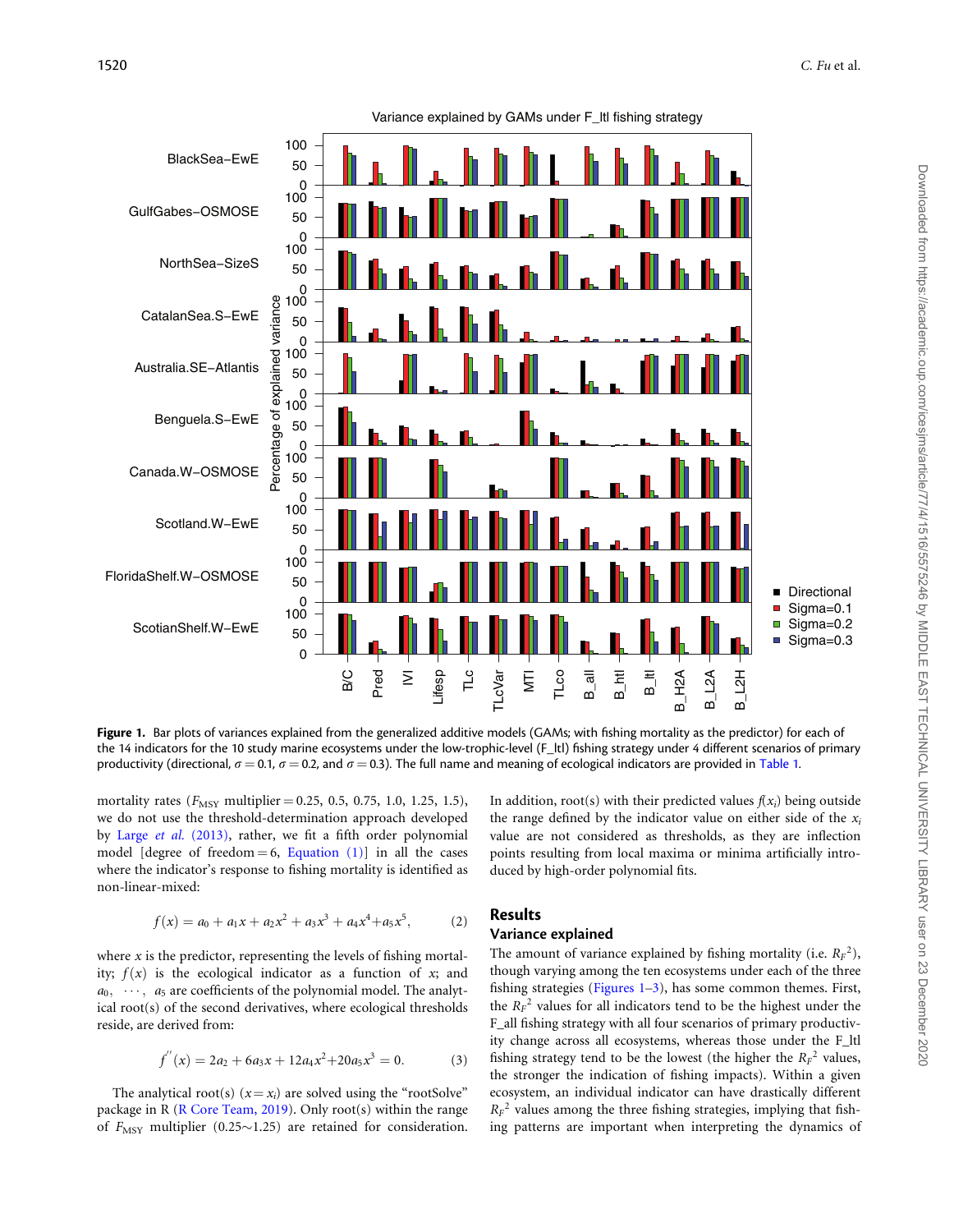

Figure 2. Bar plots of variances explained from the generalized additive models (GAMs; with fishing mortality as the predictor) for each of the 14 indicators for the 10 study marine ecosystems under the high-trophic-level (F\_htl) fishing strategy under 4 different scenarios of primary productivity (directional,  $\sigma = 0.1$ ,  $\sigma = 0.2$ , and  $\sigma = 0.3$ ). The full name and meaning of ecological indicators are provided in [Table 1](#page-2-0).

ecological indicators. Second, the  $R_F^2$  value of a specific indicator under any fishing strategy is generally smaller under directional than under random primary productivity change, and the  $R_F^2$ value consistently decreases with increasing primary productivity variability (i.e. when  $\sigma$  increases from 0.1 to 0.3), suggesting that an indicator's response to fishing mortality can be increasingly obscured when environmental variability increases. Third, comparing across the 14 indicators, the biomass indicators B\_all, B\_htl, and B\_ltl tend to have the lowest  $R_F^2$  values under each of the three fishing strategies, which can be more clearly seen from their values averaged over the ten ecosystems [\(Figure 4\)](#page-6-0). These ecosystem-averaged  $R_F^2$  values indicate the ability of the 14 indicators to reflect fishing impacts. Fourth, the  $R_F^2$  value for the indicator B/C under the F\_all fishing strategy is close to one under all four scenarios of primary productivity change for all ecosystems except the southern Catalan Sea, indicating that the trends for the indicator B/C are usually well explained by fishing mortality when both HTL and LTL taxa are targeted by fishing.

#### Responses of indicators to fishing mortality: linearity/non-linearity

Overall, the shapes of the GAM curves (linear, non-linear-monotonic, or non-linear-mixed) for most indicators are consistent among the four scenarios of primary productivity change [\(Figures 5](#page-7-0)–[7](#page-9-0)), suggesting that most indicators' responses to fishing mortality are largely insensitive to primary productivity variability. In contrast, the shapes of the GAM curves for most indicators across the ten ecosystems tend to vary with the three different fishing strategies, indicating the importance of fishing patterns when considering the responses of ecological indicators to fishing mortality.

Across the ten ecosystems, the response to fishing mortality is largely linear (over 50% for most indicators; [Figure 8\)](#page-10-0). Within a given ecosystem, the shapes of GAM curves tend to differ among the 14 indicators. The catch-based indicators (e.g. B/C, IVI, TLc, MTI) tend to have larger proportion of non-linear responses. In contrast, the community and biomass-based indicators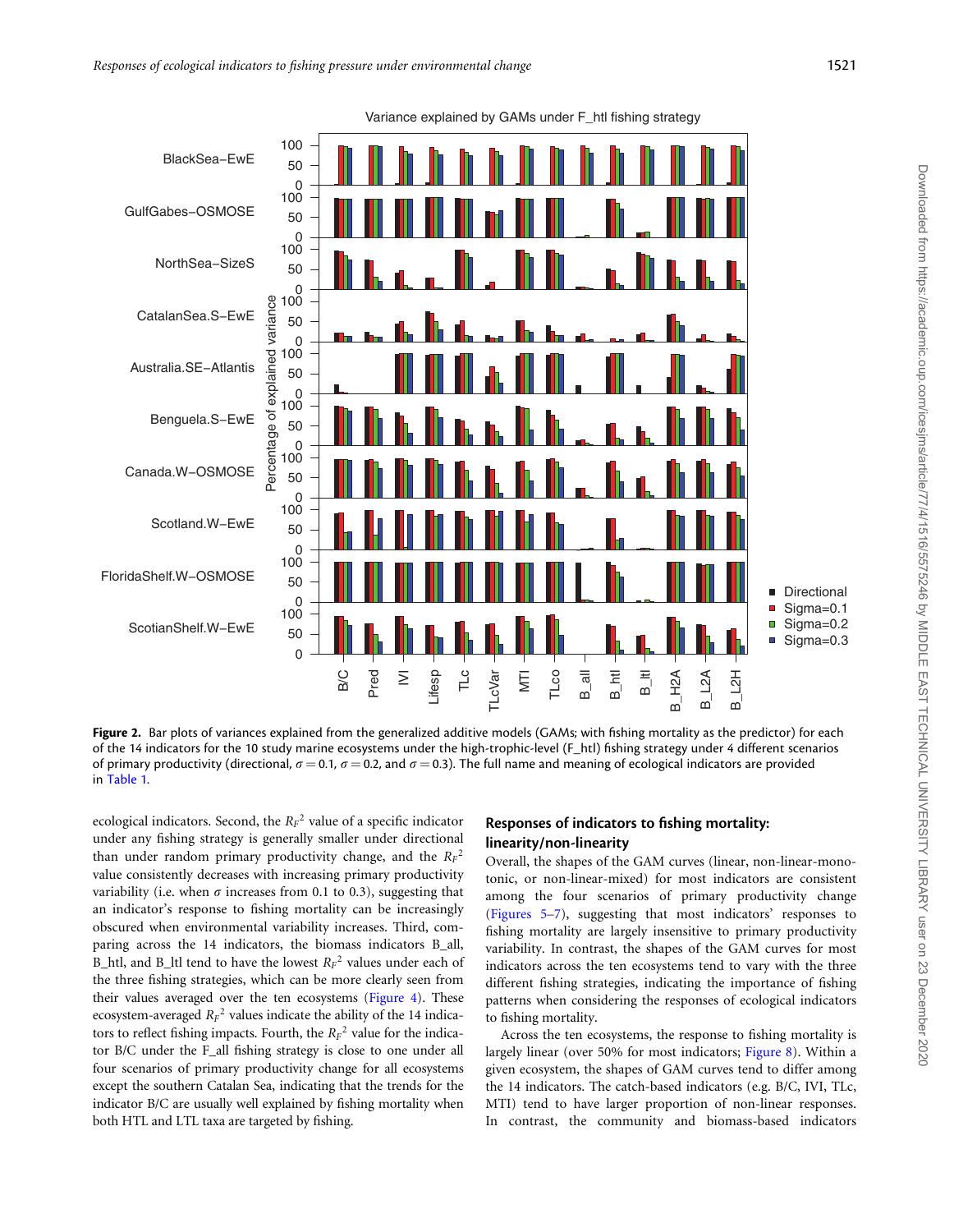<span id="page-6-0"></span>

Figure 3. Bar plots of variances explained from the generalized additive models (GAMs; with fishing mortality as the predictor) for each of the 14 indicators in the 10 study marine ecosystems under the all-trophic-level (F\_all) fishing strategy under 4 different scenarios of primary productivity (directional,  $\sigma = 0.1$ ,  $\sigma = 0.2$ , and  $\sigma = 0.3$ ). The full name and meaning of ecological indicators are provided in [Table 1.](#page-2-0)



Figure 4. Bar plots of variances explained from the generalized additive models (GAMs; with fishing mortality as the predictor) for each of the 14 indicators for the 10 study marine ecosystems that were averaged over all the 10 ecosystems under each of the 3 fishing strategies: (top) F\_ltl (the low-trophic-level fishing strategy), (middle) F\_htl (the high-trophic-level fishing strategy), and (bottom) F\_all (the all-trophic-level fishing strategy) under 4 different scenarios of primary productivity (directional,  $\sigma = 0.1$ ,  $\sigma = 0.2$ , and  $\sigma = 0.3$ ). The full name and meaning of ecological indicators are provided in [Table 1](#page-2-0).

(e.g. TLco, B\_all, B\_htl, B\_ltl) are largely linear in their response to fishing mortality [\(Figure 8\)](#page-10-0), which may suggest that the responses of the community and biomass-based indicators to fishing mortality are more predictable.

#### Responses of indicators to fishing mortality: direction

Similar to the shapes of GAM curves, one common theme across the ten ecosystems is that the response direction of GAM curves ("decrease" or "increase") for a specific indicator depends on the type of fishing strategy ([Figures 5](#page-7-0)–[7](#page-11-0) and 9). Under the F\_ltl fishing strategy, the indicators Pred, Lifesp, and B\_H2A show increasing GAM trends in more than half of the study ecosystems under both directional and random primary productivity changes. However, these three indicators all show decreasing GAM trends in most ecosystems under the F\_htl and F\_all fishing strategies. Under the F\_htl fishing strategy, there are six indicators (IVI, TLc, MTI, B\_ltl, B\_L2A, and B\_L2H) that show an increasing trend with increasing fishing mortality in over 50% of the ecosystems under both directional and random primary productivity changes. However, these six indicators predominantly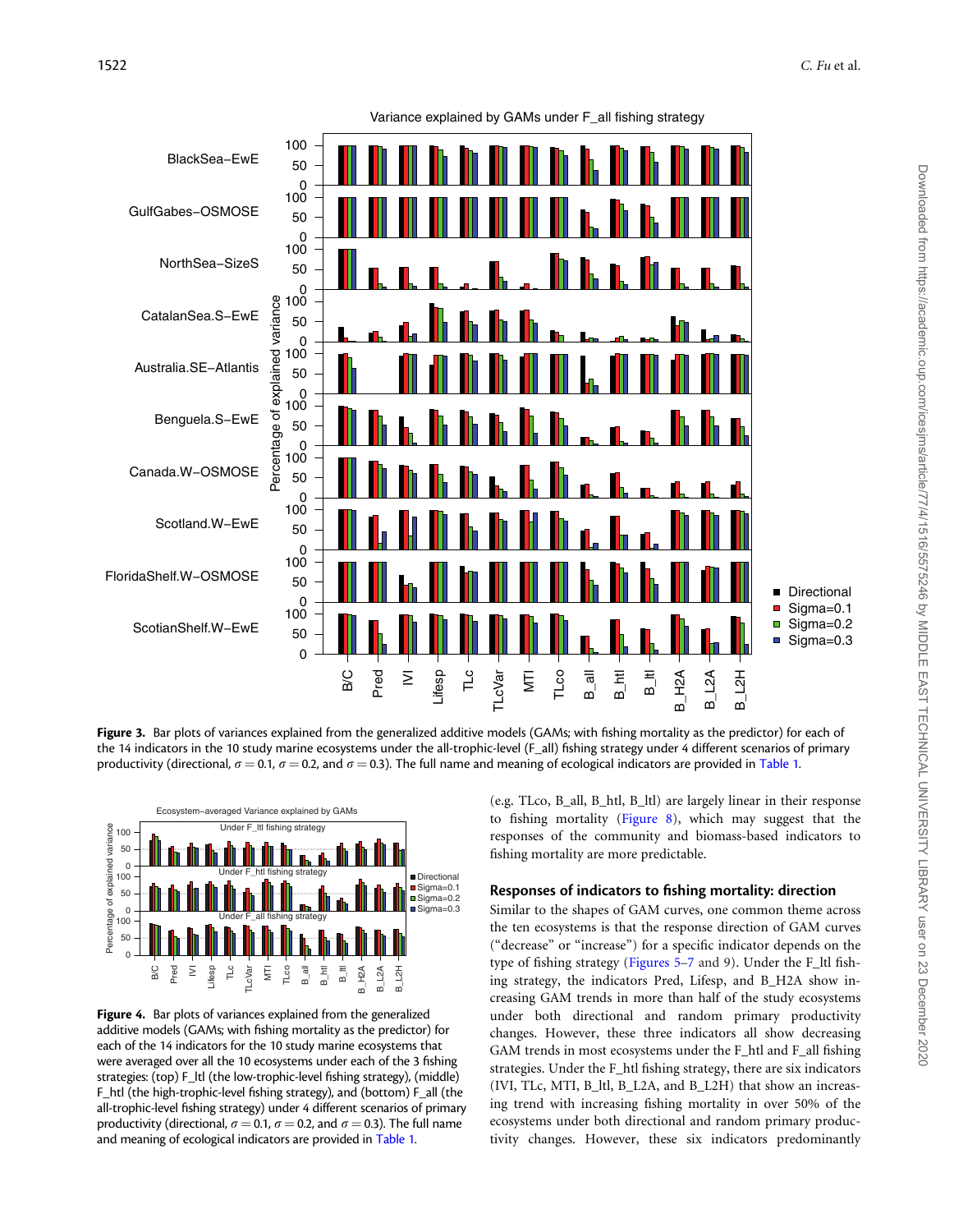<span id="page-7-0"></span>

Figure 5. Schematic plots of the shapes, including linear (shown as line), non-linear-monotonic (solid curve), and non-linear-mixed (dashed curve), and directions, including increase (upward arrowhead), decrease (downwards arrowhead), and no significant trend (no arrowhead), of the generalized additive models (GAMs) for each of the 14 indicators for the 10 marine ecosystems under the low-trophic-level (F\_ltl) fishing strategy using fishing mortality as the predictor under 4 different scenarios of primary productivity (directional, random changes with  $\sigma = 0.1$ ,  $\sigma$  = 0.2, and  $\sigma$  = 0.3, respectively). The locations of thresholds are shown as dark dots and those for inflection points that do not constitute thresholds are shown as light dots. The full name and meaning of ecological indicators are provided in [Table 1](#page-2-0).

decrease with increasing fishing mortality under both the F\_ltl and F\_all fishing strategies. Under the F\_all fishing strategy, the indicator B\_L2H is the only one that predominantly shows an increasing GAM trend with increasing fishing mortality, demonstrating that the response direction of all other indicators becomes more consistent (i.e. always decreasing with increasing fishing mortality) when fishing targets both HTL and LTL taxa (i.e. under the F\_all fishing strategy). It is worth noting that, among all the indicators, B/C is the only one that predominantly exhibits a decreasing trend with increasing fishing mortality under both directional and random primary productivity changes and under all three fishing strategies, which indicates that B/C is the most informative indicator of fishing impacts.

#### **Thresholds**

Overall, under all three fishing strategies, the occurrence of threshold for the non-linear-mixed type is not prevalent for most ecosystems (Figures 5[–7;](#page-9-0) [Supplementary Figures S1–S3](https://academic.oup.com/icesjms/article-lookup/doi/10.1093/icesjms/fsz182#supplementary-data)). Exceptions include the Black Sea (under the F\_ltl fishing strategy), Catalan Sea (under the F\_htl fishing strategy), and Southeastern Australia and West Coast of Canada (under the F\_all fishing strategy), where more than 50% of the non-linearmixed GAM curves have thresholds [\(Table 2](#page-10-0)). The infrequency of threshold occurrences may imply that the root(s) of second derivatives either fall outside the fishing mortality range  $(0.25-1.5*F_{MSY})$  for most non-linear-mixed type (aside from the possibility of imaginary roots), indicating that future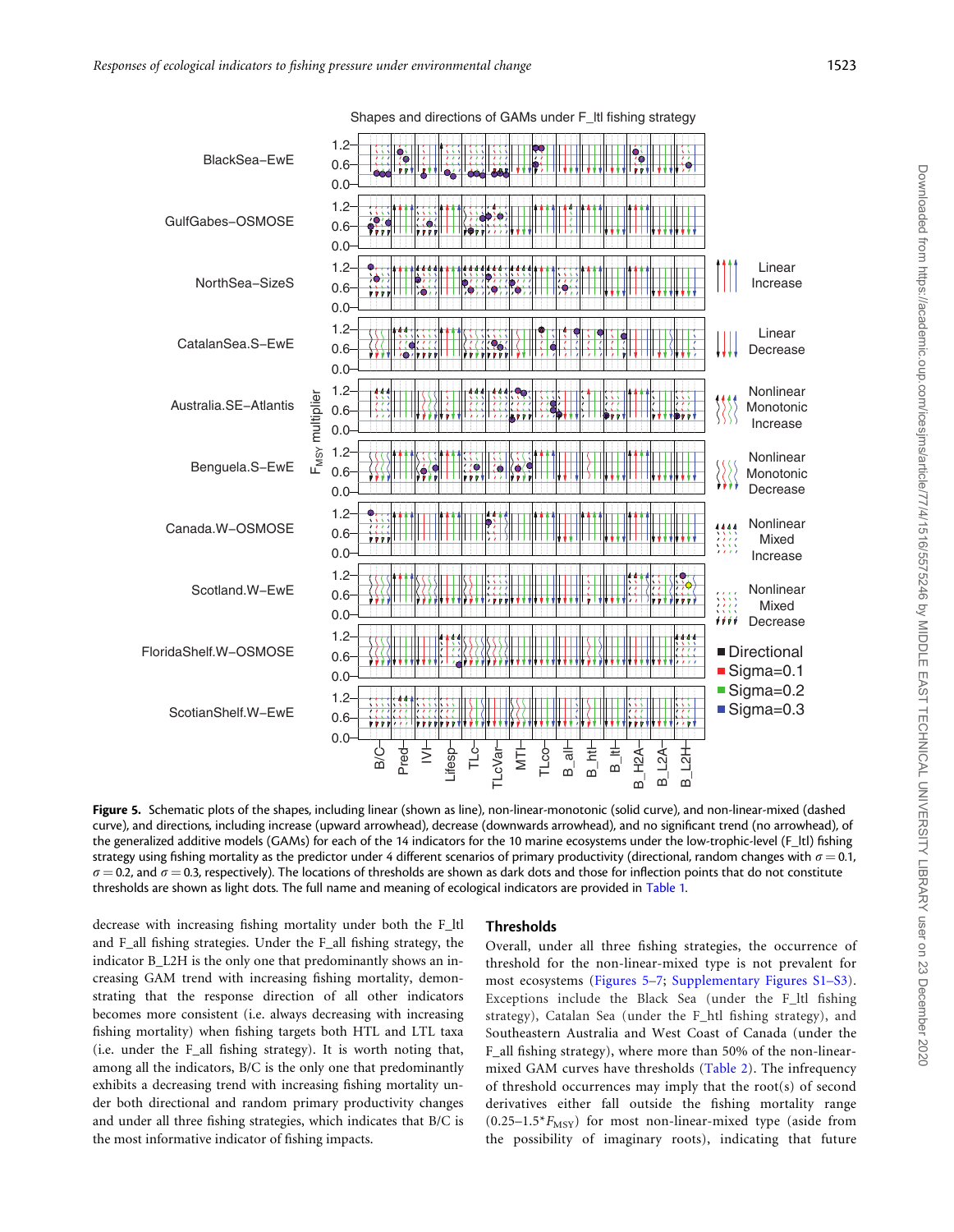

Figure 6. Schematic plots of the shapes, including linear (shown as line), non-linear-monotonic (solid curve), and non-linear-mixed (dashed curve), and directions, including increase (upward arrowhead), decrease (downwards arrowhead), and no significant trend (no arrowhead), of the generalized additive models (GAMs) for each of the 14 indicators for the 10 marine ecosystems under the high-trophic-level (F\_htl) fishing strategy using fishing mortality as the predictor variable under 4 different scenarios of primary productivity (directional, random changes with  $\sigma = 0.1$ ,  $\sigma = 0.2$ , and  $\sigma = 0.3$ , respectively). The locations of thresholds are shown as dark dots and those for inflection points that do not constitute thresholds are shown as light dots. The full name and meaning of ecological indicators are provided in [Table 1.](#page-2-0)

simulations may desire a broader range of fishing mortality rate in order to avoid missing true ecological thresholds.

The occurrence of inflection points resulting from local maxima or minima of the fifth order polynomial fits (not signalling thresholds) is rare except in the Southeastern Australia ecosystem, where there are 16 such type of inflection points (consisting 35% of the non-linear-mixed type contrasting with 52% of thresholds; [Table 2\)](#page-10-0). This implies that thresholds identified within the fishing mortality range are generally appropriate.

#### Discussion

The multi-ecosystem, multi-model simulation experiment con-ducted within the IndiSeas programme (Shin et al.[, 2018](#page-15-0); [Fu](#page-14-0) et al.[, 2019\)](#page-14-0) has generated a comprehensive simulation database of ecological indicators under two ecosystem stressors, fishing pressure, and primary productivity change. The GAMs employed in the present study have allowed us to produce response curves for 14 major ecological indicators evaluated for 10 ecosystems in response to fishing mortality, revealing linearity or non-linearity in the responses, with decreasing or increasing trends and thresholds associated with non-linear responses. This comprehensive and comparative research thus provides a rich knowledge base of commonalities and differences among ecosystems in indicators' dynamics and performance at different levels of fishing mortality under different primary productivity scenarios, as well as thresholds associated with non-linear responses of indicators, thereby providing essential knowledge to facilitate the move towards ecosystem-based fisheries management.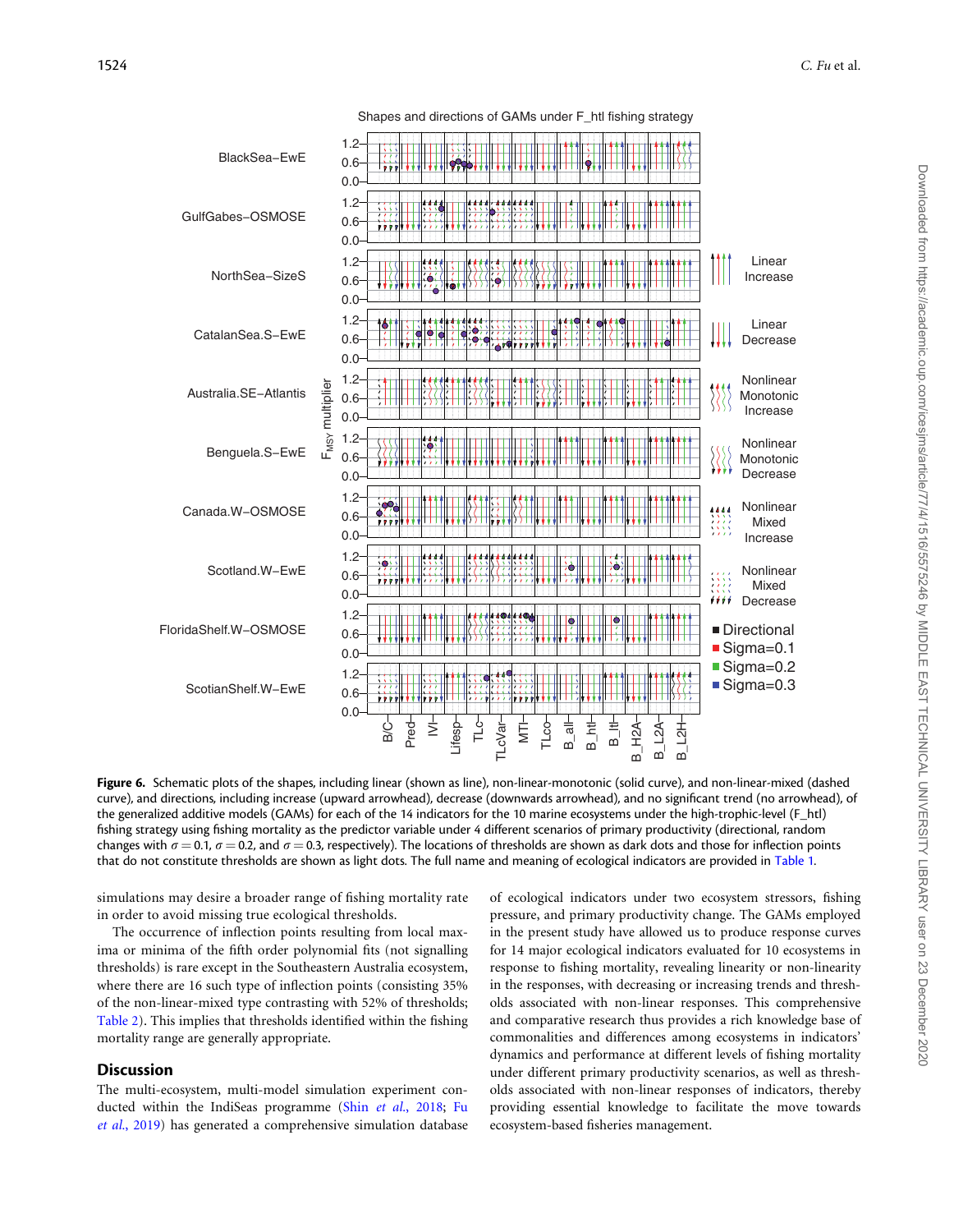<span id="page-9-0"></span>

Figure 7. Schematic plots of the shapes, including linear (shown as line), non-linear-monotonic (solid curve), and non-linear-mixed (dashed curve), and directions, including increase (upward arrowhead), decrease (downwards arrowhead), and no significant trend (no arrowhead), of the generalized additive models (GAMs) for each of the 14 indicators for the 10 marine ecosystems under the all-trophic-level (F\_all) fishing strategy using fishing mortality as the predictor variable under 4 different scenarios of primary productivity (directional, random changes with  $\sigma$  = 0.1,  $\sigma$  = 0.2, and  $\sigma$  = 0.3, respectively). The locations of thresholds are shown as dark dots and those for inflection points that do not constitute thresholds are shown as light dots. The full name and meaning of ecological indicators are provided in [Table 1.](#page-2-0)

#### Comparison with previous work

Using the gradient forest method, Fu et al. [\(2019\)](#page-14-0) investigated the performance of the same set of ecological indicators about their sensitivity, specificity, and threshold responses to both fishing pressure and primary productivity change. However, the gradient forest method does not allow quantitative descriptions of the directions ("decrease" or "increase") and shapes of the indicators' responses to pressures (e.g. fishing mortality). [Samhouri](#page-15-0)

et al. [\(2017\)](#page-15-0) employed a multi-model inference framework, a combination of the gradient forest method and GAMs, for exploring directions, shapes, and thresholds in the responses of ecosystem state indicators to pressures of environmental change and human activities. The present study also uses GAMs to expand the previous work with the gradient forest method (Fu [et al.](#page-14-0), [2019\)](#page-14-0). Additionally, the present study has expanded the investigation from one fishing strategy (F\_all) in Fu et al. [\(2019\)](#page-14-0) to all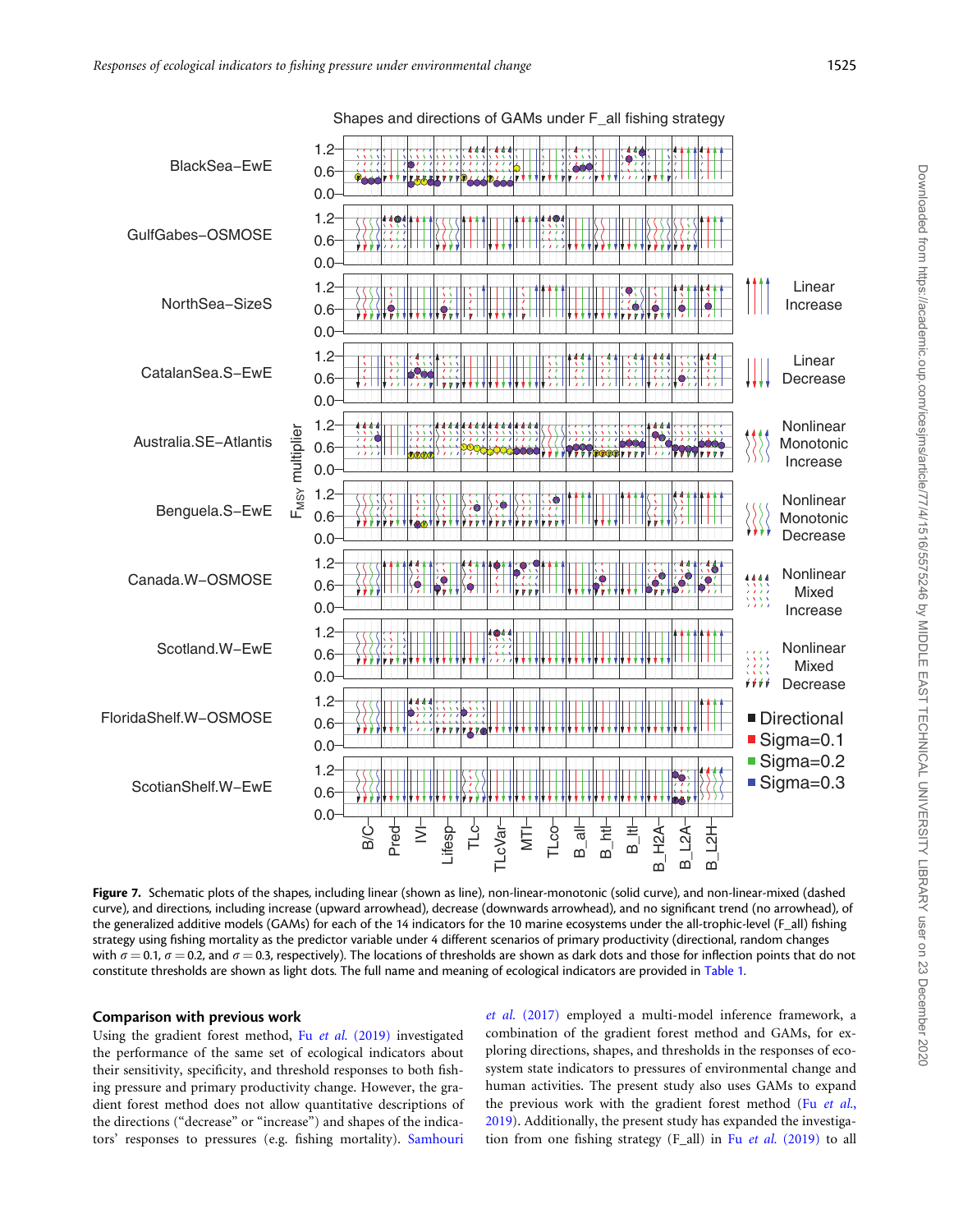<span id="page-10-0"></span>

Figure 8. Proportion of non-linear GAM (generalized additive model) types (including monotonic and mixed) for each of the 14 indicators averaged over the 10 marine ecosystems under each of the 3 fishing strategies (F\_ltl for the low-trophic-level fishing strategy, F\_htl for the high-trophic-level fishing strategy, and F\_all for the all-trophic-level fishing strategy) under 2 types of primary productivity changes: (top) directional, and (bottom) random (the results for random were averaged over 3 levels of variability with  $\sigma = 0.1$ , 0.2, and 0.3). The full name and meaning of ecological indicators are provided in [Table 1](#page-2-0).

| Table 2. Total number of non-linear-mixed GAM (generalized additive model) curves and identified thresholds for each of the ten                |
|------------------------------------------------------------------------------------------------------------------------------------------------|
| ecosystems and under each of the three fishing strategies (F_ltl, F_htl, F_all), as well as the percentage of non-linear-mixed GAM curves that |
| have thresholds.                                                                                                                               |

| Ecosystem model        | Number of non-<br>linear-mixed GAM |       | Number of<br>thresholds |              |          | Number of fake<br>thresholds |          |          | Percentage of<br>threshold occurrences |          |       |       |
|------------------------|------------------------------------|-------|-------------------------|--------------|----------|------------------------------|----------|----------|----------------------------------------|----------|-------|-------|
|                        | F Itl                              | F htl | $F$ all                 | F Itl        | F htl    | F all                        | F Itl    | F htl    | F all                                  | F Itl    | F htl | F_all |
| BlackSea-EwE           | 21                                 | 8     | 38                      | 19           |          | 18                           |          | $\Omega$ | 4                                      | 90       | 63    | 47    |
| GulfGabes-OSMOSE       | 16                                 | 22    | 9                       | 8            |          |                              | $\Omega$ | $\Omega$ | 0                                      | 50       | 9     | 22    |
| NorthSea-SizeS         | 24                                 |       | 11                      | 11           | 4        |                              | 0        |          |                                        | 46       | 57    | 64    |
| CatalanSea.S-EwE       | 22                                 | 23    | 26                      | 9            | 15       |                              | $\Omega$ | $\Omega$ | 0                                      | 41       | 65    | 19    |
| Australian.SE-Atlantis | 26                                 | 12    | 46                      | 8            | $\Omega$ | 24                           | 0        | $\Omega$ | 16                                     | 31       | 0     | 52    |
| Benguela.S-EwE         | q                                  | 4     | 16                      | 6            |          | 4                            | $\Omega$ | $\Omega$ |                                        | 67       | 25    | 25    |
| Canada.W-OSMOSE        | 6                                  | 6     | 20                      |              | 4        | 19                           | $\Omega$ | $\Omega$ | $\Omega$                               | 33       | 67    | 95    |
| Scotland.W-EwE         | 12                                 | 22    |                         |              |          |                              |          | $\Omega$ |                                        | 8        | 14    | 14    |
| FloridaShelf.W-OSMOSE  |                                    | 10    | 12                      |              |          | 4                            | $\Omega$ | $\Omega$ | $\Omega$                               | 14       | 50    | 33    |
| ScotianShelf.W-EwE     | 21                                 | 21    | 4                       | $\mathbf{0}$ |          |                              | $\Omega$ | $\Omega$ |                                        | $\Omega$ | 10    | 75    |

The scenarios with more than 50% chance of having thresholds are bolded, excluding those that have <19 (one-third of 56) non-linear-mixed GAM curves within a particular ecosystem.

three fishing strategies (F\_ltl, F\_htl, F\_all). The expansion has been proven to be valuable as it has led to the important discovery that for all ten ecosystems, all aspects of the GAM curves, including model performances in the form of variance explained ([Figures 1](#page-4-0)–[3](#page-6-0)), shapes [\(Figures 5](#page-7-0)[–7\)](#page-9-0), and the response directions ([Figure 9](#page-11-0)) are dependent on the different fishing strategies considered. Despite the importance of considering fisheries exploitation history, as pointed out by [Shannon](#page-15-0) et al. (2014) and Fu [et al.](#page-14-0) [\(2018\)](#page-14-0), ecological indicators have hitherto been investigated

largely in the absence of such knowledge (e.g. [Blanchard](#page-14-0) et al., [2010;](#page-14-0) Coll et al.[, 2016\)](#page-14-0). Future data collection and analysis related to fisheries exploitation should be more conscious about fishing patterns, i.e. what trophic levels fisheries target.

#### Responses of indicators to fishing mortality: variance explained

Our results demonstrate that responses of indicators to fishing mortality differ across fishing strategies in all ten ecosystems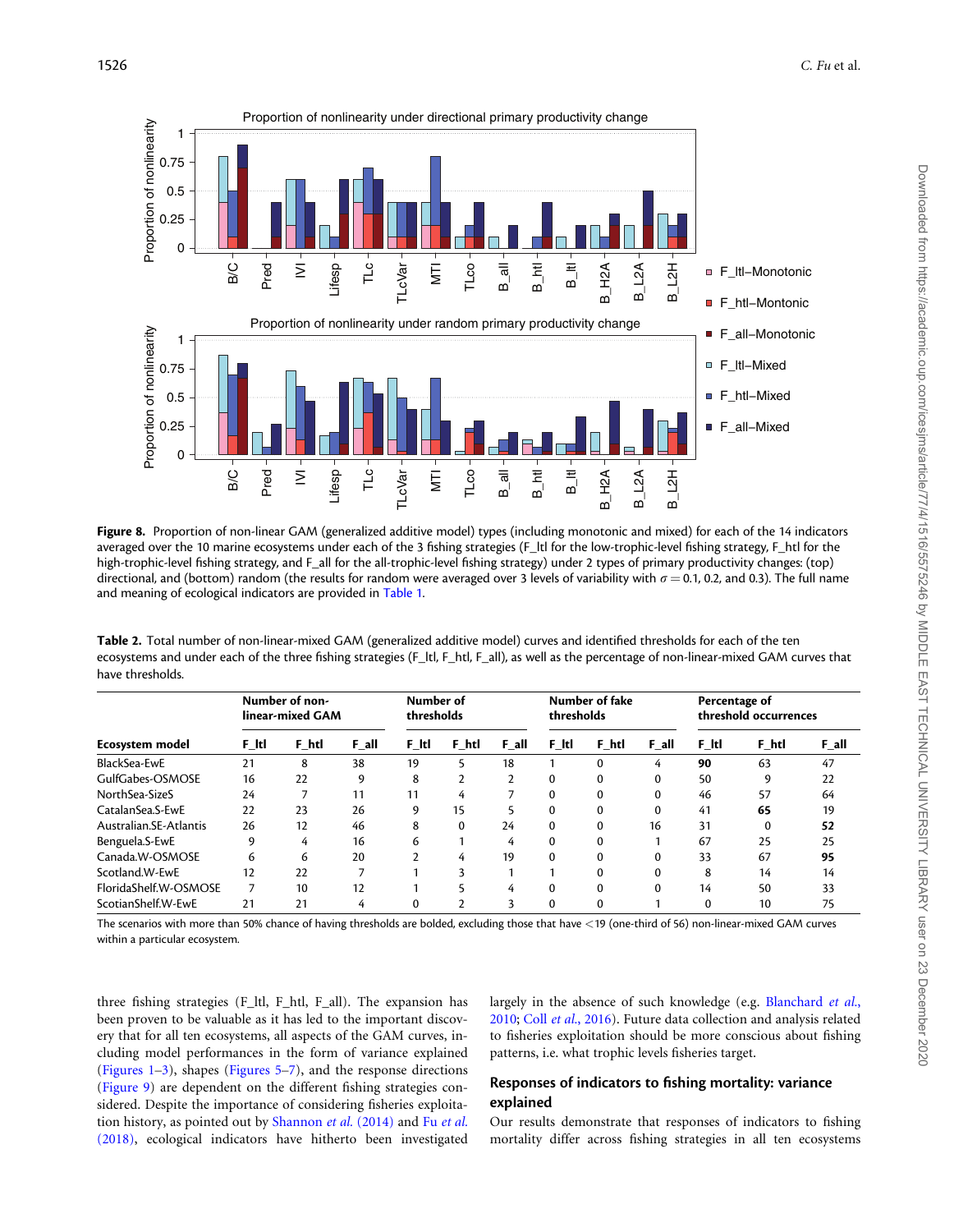<span id="page-11-0"></span>

Figure 9. Proportion of GAM (generalized additive model) directions (increase and decrease) for each of the 14 indicators averaged over the 10 marine ecosystems under each of 3 fishing strategies (F\_ltl for the low-trophic-level fishing strategy, F\_htl for the high-trophic-level fishing strategy, and F\_all for the all-trophic-level fishing strategy) under 2 types of primary productivity changes: (top) directional, and (bottom) random (the results for random were averaged over 3 levels of variability with  $\sigma = 0.1$ , 0.2, and 0.3). The full name and meaning of ecological indicators are provided in [Table 1.](#page-2-0)

([Figures 1–](#page-4-0)3, 5–7, and 9). In particular, the  $R_F^2$  values for all indicators tend to be highest under the F\_all fishing strategy whereas lowest under the F\_ltl fishing strategy, which may suggest that the impacts of fisheries exploitation on LTL taxa could be obscured because of the relatively closer coupling between the dynamics of LTL taxa and primary productivity. In order to further understand the commonalities and differences among the ten ecosystems, we explored how they would respond to primary productivity change. We conducted an additional 1680 GAMs (10 ecosystems  $\times$  14 ecological indicators  $\times$  3 fishing strategies  $\times$  4 scenarios of primary productivity change) with primary productivity as the predictor. Unlike the GAMs with fishing mortality as the predictor, the GAMs with primary productivity as the predictor generally resulted in low  $R_P^2$  under all fishing strategies across all ecosystems with only a few exceptions ([Supplementary](https://academic.oup.com/icesjms/article-lookup/doi/10.1093/icesjms/fsz182#supplementary-data) [Figures S10–S12](https://academic.oup.com/icesjms/article-lookup/doi/10.1093/icesjms/fsz182#supplementary-data)), which add insight to the results for fishing mortality.

One interesting exception is the southern Benguela ecosystem under the F\_ltl fishing strategy ([Supplementary Figure S10](https://academic.oup.com/icesjms/article-lookup/doi/10.1093/icesjms/fsz182#supplementary-data)). The southern Benguela is an upwelling ecosystem with abundant lower trophic level taxa. Upwelling indices of this ecosystem have shown increased variability in the 1990s and 2000s, presumably reflecting climate change ([Blamey](#page-14-0) et al., 2012), which have caused ecosystem changes mediated through the lower trophic level fish community of this wasp-waist foodweb (Cury et al.[, 2000](#page-14-0)). The exceptionally high  $R_P^2$  values (but low  $R_F^2$  values) for most indicators under the F\_ltl fishing strategy suggests that this ecosystem is extremely sensitive to changes in primary productivity (see [Ortega-Cisneros](#page-15-0) et al., 2018), and any potential ecosystem change evoked through lower trophic level fisheries is primarily driven by environmental changes. This conclusion is consistent with previous indicator-based studies that have concluded that interpretation of ecological indicator trends in response to fishing in the southern Benguela requires careful unpacking of changes in envi-ronmental conditions in this ecosystem ([Shannon](#page-15-0) et al., 2010; [Lockerbie](#page-15-0) et al., 2016). The importance of environmental drivers in upwelling systems has been highlighted in the northern Benguela ecosystem, where environmental conditions and overfishing together have caused apparent regime shifts [\(Heymans and](#page-14-0) [Tomczak, 2016\)](#page-14-0).

The Black Sea ecosystem also displays unique features, particularly the large discrepancies in the GAM curves between the directional and random primary productivity change scenarios indicating that this ecosystem is very sensitive (or responsive) to changes in primary productivity, more so than to changes in fishing mortality, when the primary productivity changes are directional. Similar to the southern Benguela ecosystem, the changes in the Black Sea ecosystem are predominantly mediated by the wasp-waist control exerted on the foodweb by small pelagic fish with a significant interplay of bottom-up control [\(Akoglu](#page-13-0) et al., [2014\)](#page-13-0), which determines the endurance of small pelagic fish under the influence of fisheries overexploitation. However, the large discrepancies disappear when comparing the results of the three different scenarios of random primary productivity changes (where  $\sigma = 0.1$ , 0.2, or 0.3), which suggests that the indicators considered in the present study are robust to environmental variability for the Black Sea ecosystem.

The West Florida Shelf ecosystem contrasts with the southern Benguela ecosystem in that the West Florida Shelf has very high  $R_F^2$  values for most indicators and very low  $R_P^2$  values for all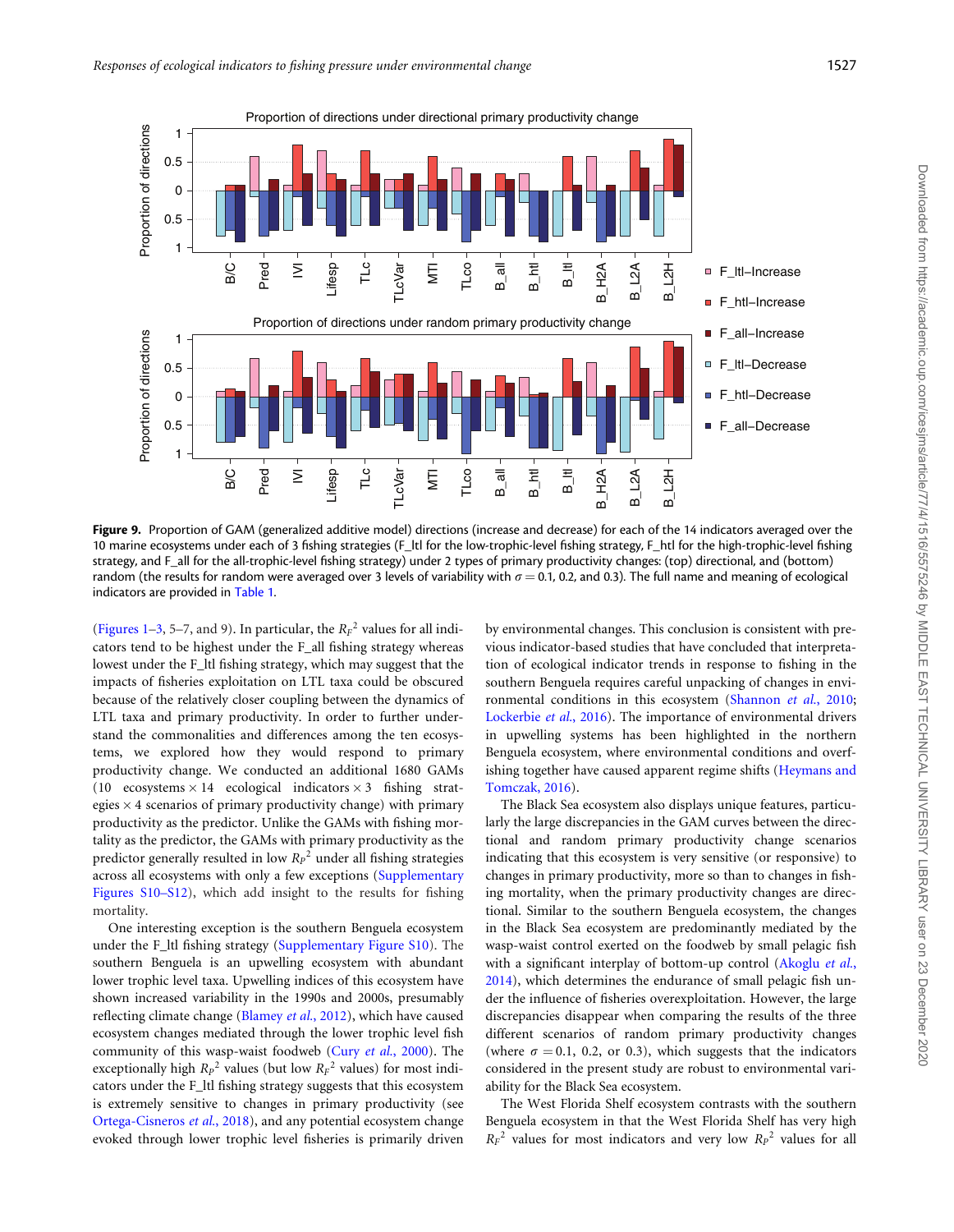indicators. These results concur with the findings of Grüss et al. [\(2016a,](#page-14-0) [2016b\)](#page-14-0), which show that the West Florida Shelf ecosystem is under such a strong top-down control that elevated natural mortality because of large environmental changes (e.g. harmful algal blooms) has negligible impacts on ecosystem structure and functioning compared with elevated mortality resulting directly or indirectly (via trophic interactions) from changes in fishing patterns. Other ecosystems such as the western Scotian Shelf and West Coast Scotland have an intermediate response. Although the community-level biomass indicators (B\_ltl, B\_htl, B\_all) tend to have higher  $R_P^2$  values compared with  $R_F^2$ , other indicators, such as B/C and IVI, indicate strong responsiveness to fishing mortality. These ecosystems have a long exploitation history; however, their temperate location may be providing some resilience to exploitation (Frank et al.[, 2007](#page-14-0)).

In contrast to other ecosystems in this study, the southern Catalan Sea stands out as one that has quite different indicator dynamics in response to fishing mortality and primary productivity change. This ecosystem has a long fishing history, and current fishing mortality rates in the southern Catalan Sea (northwestern Mediterranean Sea) are very high [\(Fernandes](#page-14-0) et al., 2017). All indicators except for Lifesp, TLc, TLcVar, and MTI have very low  $R_F^2$  values under both directional and random primary productivity changes. Essentially, the southern Catalan Sea ecosystem has been fished down and the foodweb of this ecosystem is currently under bottom-up control. Consequently, the variations in many of the ecological indicators are no longer responsive to changes in fishing pressure, and are instead primarily driven by directional changes in primary productivity with high  $R_P^2$  for most indicators when there is directional primary productivity change, as already highlighted in previous studies ([Shannon](#page-15-0) et al., [2014;](#page-15-0) Coll et al.[, 2016](#page-14-0); [Lockerbie](#page-15-0) et al., 2017).

As shown above, the five ecosystems (Black Sea, southern Benguela, southern Catalan Sea, western Scotian Shelf, and western Scotland) demonstrate diverse responses of indicators to fishing mortality and primary productivity change, despite the same ecosystem modelling approach EwE applied to these ecosystems. This suggests that the types of ecosystem modelling approach may not contribute to the differing results among the ten ecosystems. Because of the commonly low  $R_P^2$  of the GAMs with primary productivity as the predictor, there is no need to explore other properties of the GAMs, such as shapes and directions. However, the generally low  $R_P^2$  values could be caused by the rather narrow range of primary productivity (multiplier  $= 0.85$ , 0.9, 0.95, 1, 1.05, 1.1). Future research with a broader range of primary productivity scenarios are warranted for investigating the responses of ecological indicators to extreme climate change (primary productivity change in this case).

#### Responses of indicators to fishing mortality: direction

The majority of the GAM curves demonstrates decreasing trends with increasing fishing mortality [\(Figures 5](#page-7-0)–[7](#page-11-0) and 9; [Supplementary Figures S4–S9\)](https://academic.oup.com/icesjms/article-lookup/doi/10.1093/icesjms/fsz182#supplementary-data). These decreasing trends reflect the expected behaviour of indicators in response to increasing fishing mortality [\(Rice and Rochet, 2005;](#page-15-0) [Bundy](#page-14-0) et al., 2010; [Shin](#page-15-0) et al.[, 2010\)](#page-15-0). However, the trends ("decrease" or "increase") of the GAM curves of a specific indicator can depend on the type of fishing strategy considered. For instance, the indicators Pred, Lifesp, and B\_H2A increase with increasing fishing mortality under the F\_ltl fishing strategy, but decrease under the F\_htl and

F\_all fishing strategies. This implies that caution is required when interpreting the dynamics of these indicators when fishing primarily targets lower trophic level taxa, and even more so in ecosystems such as upwelling systems (e.g. the southern Benguela) where environmental variability strongly influences ecological indicators.

On the other hand, other indicators, including IVI, TLc, MTI, B ltl, B L2A, and B L2H, increase with increasing fishing mortality under the F\_htl fishing strategy, but decrease under F\_ltl and F\_all in most ecosystems. The decrease of indicator TLc in response to fishing has been observed in many ecosystems ([Pauly](#page-15-0) [and Watson, 2005](#page-15-0); Fu et al.[, 2012\)](#page-14-0), resulting from "fishing down the foodweb." It is likely that the ecosystems for which these studies were carried out are ecosystems where fishing activities primarily target HTL taxa. However, the present study suggests that the indicator TLc (along with IVI, TLc, MTI, B\_ltl, B\_L2A, and B L2H) may increase in response to increasing fishing mortality if fishing activities in the ecosystem of interest primarily target LTL taxa, providing potentially false assurance of ecosystem health. Therefore, our multi-ecosystem, multi-model simulation experiment supports the assertion of [Branch \(2015\)](#page-14-0) and [Shannon](#page-15-0) et al. [\(2014\),](#page-15-0) i.e. multiple working hypotheses are needed to explore how fishing affects marine foodwebs rather than assuming "fishing down the foodweb" applies in all cases.

In contrast to the situations under the F\_ltl and F\_htl fishing strategies, all indicators except B\_L2H decrease with increasing fishing mortality for most ecosystems under the F\_all fishing strategy. Therefore, we conclude that when fishing expands over time on all-trophic-level taxa, the direction of change in ecological indicators is more predictable, with a generally decreasing trend in response to increasing fishing levels emerging.

#### Responses of indicators to fishing mortality: linearity/non-linearity and thresholds

Identifying non-linearity is a premise for applying early warning signals to ecosystem-based fisheries management that can be used in a similar way to limit reference points in the precautionary approach ([Gabriel and Mace, 1999](#page-14-0)). However, formal tests of nonlinearity are often hampered by typically short and autocorrelated time-series in empirical studies ([Litzow and Hunsicker, 2016](#page-15-0)). Most studies on non-linearity have been based on the identification of threshold responses on GAMs curves fitted to empirical relationships between time-series of response (e.g. indicators) and drivers (e.g. environmental variables and fishing pressure; Large et al.[, 2013](#page-15-0); [Samhouri](#page-15-0) et al., 2017; Tam et al.[, 2017](#page-15-0)). The present study explores non-linearity in a literal sense because it deals with independent data points from ecosystem simulations for which autocorrelation is not a concern. Our results suggest that most indicators tend to respond to fishing mortality in a linear way, particularly for the community and biomass-based indicators (e.g. TLco, B\_all, B\_htl, B\_ltl; [Figure 8\)](#page-10-0). Although the indicator B/C predominantly responds to fishing mortality in a non-linear way, the majority of trends in the B/C indicator is non-linear-monotonic under the F\_all fishing strategy with distinct response direction and straightforward interpretation of response to fishing mortality. This is in line with the suggestion by [Litzow and Hunsicker \(2016\)](#page-15-0) that most observed ecosystem changes may be parsimoniously explained by linear and reversible tracking of perturbation.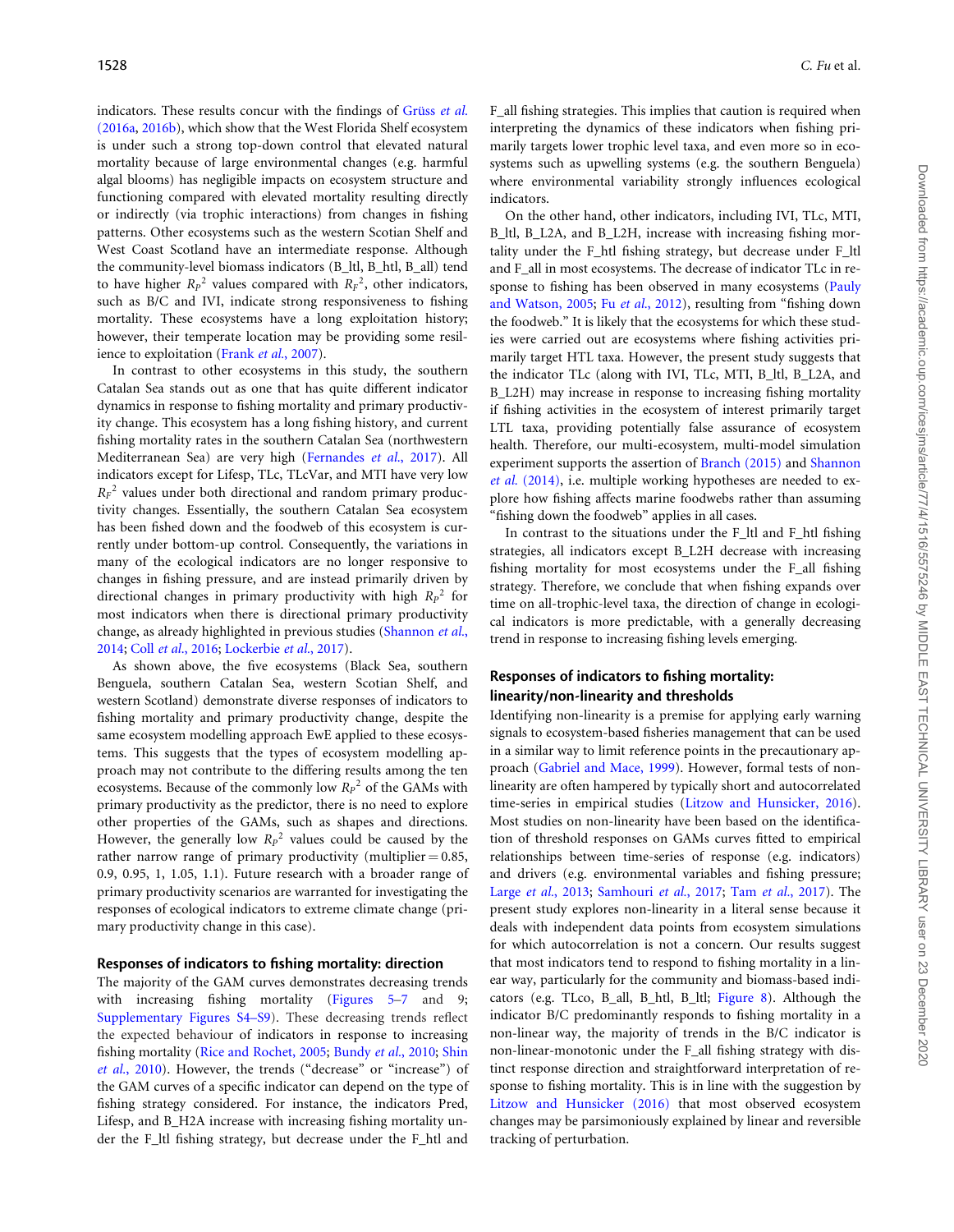<span id="page-13-0"></span>For potentially non-linear relationships between response and

drivers, GAMs and/or the gradient forest method have often been employed to quantify thresholds (e.g. Large et al.[, 2013](#page-15-0), [2015;](#page-15-0) [Samhouri](#page-15-0) et al., 2017; Tam et al.[, 2017](#page-15-0); Fu et al.[, 2019\)](#page-14-0). The previous studies of quantifying thresholds of ecological indicators in their responses to fishing pressure and environmental change have contributed important knowledge to identify operational reference points for moving towards ecosystem-based fisheries management by avoiding regime shifts caused by climate change and/or overfishing (Tam et al.[, 2017\)](#page-15-0). Although the previous studies identified all inflection points (second derivative of the GAMs curve  $= 0$ ) or significant shift in the gradient forest analysis as thresholds, the present study deliberately focuses only on the cases where fitted GAMs curves are non-linear-mixed and ignores all other cases of linear tracking and monotonic non-linearity. [Fu](#page-14-0) et al. [\(2019\)](#page-14-0), using the 14 indicators explored here, concluded that under the F\_all fishing strategy, all 14 indicators had threshold responses and over 50% of the threshold responses were around  $0.6*F_{\text{MSY}}$  for most ecosystems. Compared with Fu [et al.](#page-14-0) [\(2019\)](#page-14-0), thresholds found in the present study under the F\_all fishing strategy are generally similar, indicating general consistency between these two different approaches. However, by ignoring cases of linear tracking and monotonic non-linearity, the present study indicates that the occurrence of non-linearity is less frequent. In addition, thresholds identified using the fifth order polynomial curves are also infrequent for the non-linear-mixed type in most ecosystems under all fishing strategies [\(Figures 5](#page-7-0)[–7;](#page-9-0) [Supplementary Figures S1–S3](https://academic.oup.com/icesjms/article-lookup/doi/10.1093/icesjms/fsz182#supplementary-data)). The elimination of threshold responses resulting from potentially linear and reversible tracking of perturbation is a step further towards ecosystem-based fisheries management by helping managers to identify sudden ecological transitions of real ecological concerns, because over-application of non-linearity and thresholds has caused confusion among managers ([Litzow and Hunsicker, 2016](#page-15-0)).

Overall, it is becoming clear that tailoring decision-support systems to the unique biological and environmental characteristics of an ecosystem is critical, and, once again, we stress the importance of taking cognizance of the fisheries exploitation history of an ecosystem (e.g. [Shannon](#page-15-0) et al., 2014; Coll et al.[, 2016;](#page-14-0) [Lockerbie](#page-15-0) et al., 2017[, 2018;](#page-15-0) [Briton](#page-14-0) et al., 2019).

#### Concluding remarks

Using GAMs combined with linear regression and polynomial models to analyse the outputs from the multi-ecosystem, multimodel simulation experiment conducted under the IndiSeas programme is useful for uncovering indicators' responses to fishing mortality in direction, non-linearity, and threshold. The present study has led to the following conclusions: (i) responses of indicators to fishing mortality in shape, direction, and threshold depend on the fishing strategies considered; (ii) the majority of the indicator response curves demonstrates negative relationships with fishing mortality, with a few exceptions which depend on fishing strategies, suggesting the importance of considering the history of fisheries exploitation when interpreting indicators for a particular marine ecosystem; (iii) most indicators tend to respond to fishing mortality in a linear way, particularly for community and biomass-based indicators, indicating that responses of these indicators to fishing mortality are more predictable; (iv) the infrequent occurrence of threshold for the non-linear-mixed response in most ecosystems may suggest that our approach has helped

eliminate threshold responses of linear and reversible tracking of perturbation and focus attention only on thresholds of real ecological concerns. Although future simulations should be carried out over a broader range of fishing mortality rate to further explore ecological thresholds, the various responses (linearity, non-linearity, and threshold) demonstrated here should be used to start to define management targets (levels and/or directions) and recommendations for sustainable levels of fishing pressure.

#### Supplementary data

[Supplementary material](https://academic.oup.com/icesjms/article-lookup/doi/10.1093/icesjms/fsz182#supplementary-data) is available at the ICESJMS online version of the manuscript.

#### Acknowledgements

This is a contribution to the IndiSeas Working Group, co-funded by IOC-UNESCO [\(www.ioc-unesco.org](http://www.ioc-unesco.org)) and EuroMarine [\(http://www.euromarinenetwork.eu\)](http://www.euromarinenetwork.eu), to the project EMIBIOS (FRB, contract no. APP-SCEN-2010-II) and to the IOC-UNESCO GOOS Programme and GOOS Biology and Ecosystems Panel. The work on Canada West Coast ecosystem was sponsored by Fisheries & Oceans Canada under the Aquatic Climate Change and Adaptation Services Programme. YJS and LV were supported by the project EMIBIOS (FRB, contract no. APP-SCEN-2010-II). AG was supported by NOAA's Integrated Ecosystem Assessment (IEA) programme ([http://www.noaa.gov/iea/\)](http://www.noaa.gov/iea/). MC was supported by the Marie Curie Career Integration Grant Fellowships—PCIG10-GA-2011-303534—to the BIOWEB project and the Spanish National Project PELWEB (CTM2017-88939-R). All other authors were supported by their respective affiliations. We thank the participants of the IndiSeas Working Group for the useful discussions and insights since the early stages of the study. We are grateful to Huizhu Liu and Philippe Verley for their technical support on OSMOSE, Penny Johnson for her modelling work on Atlantis, Jeroen Steenbeek for his help with EwE, and Jennifer Houle for the size spectrum model. We are also thankful to Yu Bai for reviewing an earlier version of this manuscript and the R codes, as well as providing suggestions on threshold detection. At last but not the least, we would like to thank Editor Jason Link and three anonymous reviewers whose valuable comments have greatly improved the manuscript.

#### References

- Akoglu, E. 2013. Nonlinear dynamics of the Black Sea ecosystem and its response to anthropogenic and climate variations. PhD thesis, Middle East Technical University, Ankara, Turkey.
- Akoglu, E., Salihoglu, B., Libralato, S., Oguz, T., and Solidoro, C. 2014. An indicator-based evaluation of Black Sea food web dynamics during 1960–2000. Journal of Marine Systems, 134: 113–125.
- Alexander, K. A., Heymans, J. J., MaGill, S., Tomczak, M., Holmes, S., and Wilding, T. A. 2015. Investigating the recent decline in gadoid stocks in the west of Scotland shelf ecosystem using a food-web model. ICES Journal of Marine Science, 72: 436–449.
- Andersen, T., Carstensen, J., Hernandez, G. E., and Duarte, C. M. 2009. Ecological regime shifts: approaches to identification. Trends in Ecology and Evolution, 24: 49–57.
- Araújo, J. N., and Bundy, A. 2011. Description of the ecosystem models of the Bay of Fundy, Western Scotian Shelf and NAFO Division 4X. Canadian Technical Report of Fisheries and Aquatic Sciences, 2952: xii + 189 p.
- Araújo, J. N., and Bundy, A. 2012. The relative importance of climate change, exploitation and trophodynamic control in determining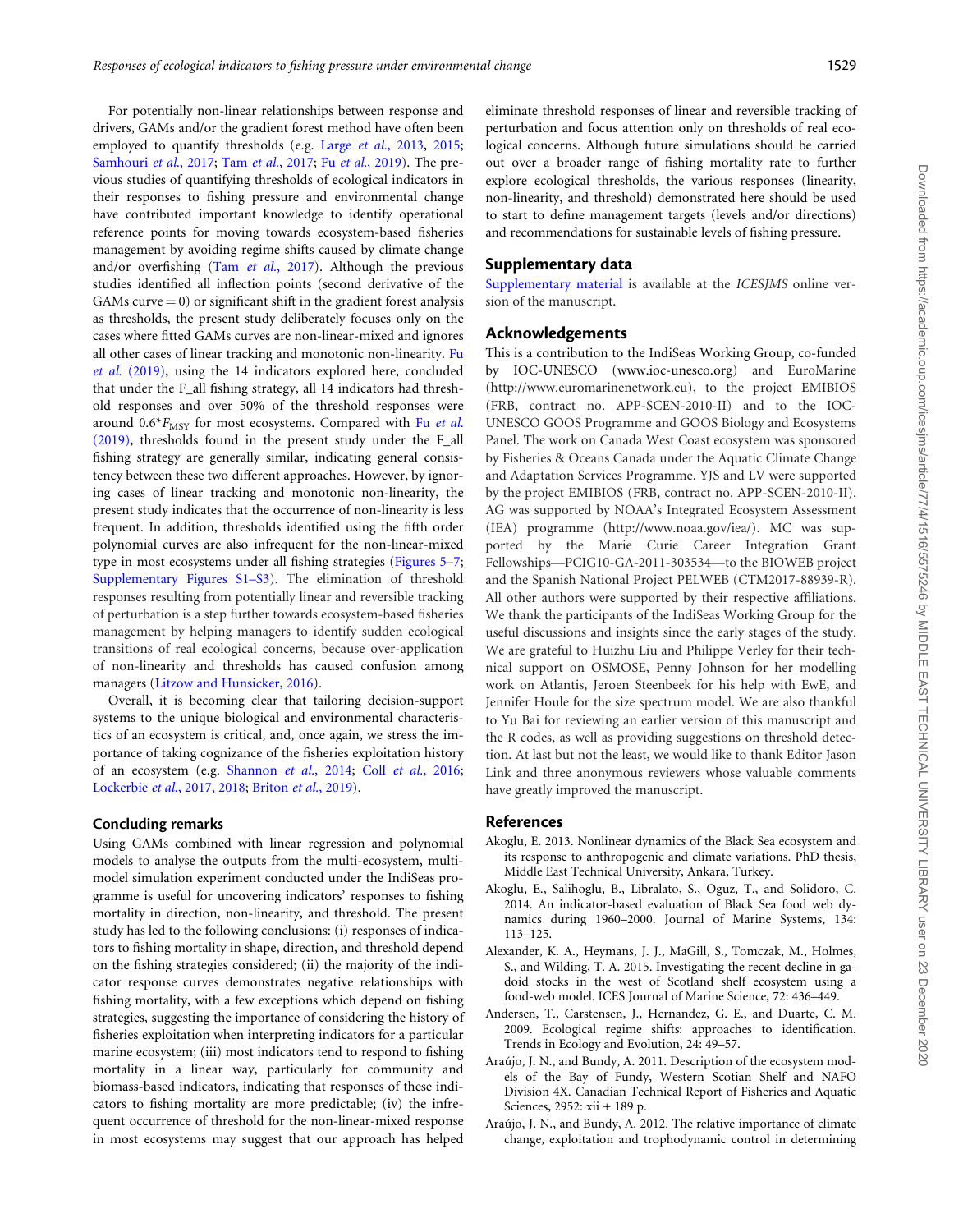<span id="page-14-0"></span>ecosystem dynamics on the western Scotian Shelf. Canada. Marine Ecology Progress Series, 464: 51–67.

- Baudron, A. R., Serpetti, N., Fallon, N. G., Heymans, J. J., and Fernandes, P. G. 2019. Can the common fisheries policy achieve good environmental status in exploited ecosystems: the west of Scotland demersal fisheries example. Fisheries Research, 211: 217–230.
- Blamey, L. K., Howard, J. A. E., Agenbag, J., and Jarre, A. 2012. Regime-shifts in the southern Benguela shelf and inshore region. Progress in Oceanography, 106: 80–95.
- Blanchard, J. L., Andersen, K. H., Scott, F., Hintzen, N. T., Piet, G., and Jennings, S. 2014. Evaluating targets and trade-offs among fisheries and conservation objectives using a multispecies size spectrum model. Journal of Applied Ecology, 51: 612–622.
- Blanchard, J. L., Coll, M., Trenkel, V. M., Vergnon, R., Yemane, D., Jouffre, D., Link, J. S., and Shin, Y. J. 2010. Trend analysis of indicators: a comparison of recent changes in the status of marine ecosystems around the world. ICES Journal of Marine Science, 67: 732–744.
- Boldt, J. L., Martone, R., Samhouri, J., Perry, R. I., Itoh, S., Chung, I. K., Takahashi, M. et al. 2014. Developing ecosystem indicators for responses to multiple stressors. Oceanography, 27: 116–133.
- Boyce, D. G., Dowd, M., Lewis, M. R., and Worm, B. 2014. Estimating global chlorophyll changes over the past century. Progress in Oceanography, 122: 163–173.
- Branch, T. A. 2015. Fishing impacts on food webs: multiple working hypotheses. Fisheries, 40: 373–375.
- Briton, F., Shannon, L., Barrier, N., Verley, P., and Shin, Y. J. 2019. Reference levels of ecosystem indicators at multispecies maximum sustainable yield. ICES Journal of Marine Science, doi: 10.1093/icesjms/fsz104.
- Brown, C. J., Schoeman, D. S., Sydeman, W. J., Brander, K., Buckley, L. B., Burrows, M., Duarte, C. M. et al. 2011. Quantitative approaches in climate change ecology. Global Change Biology, 17: 3697–3713.
- Bundy, A., Shannon, L. J., Rochet, M. J., Neira, S., Shin, Y. J., Hill, L., and Aydin, K. 2010. The good (ish), the bad, and the ugly: a tripartite classification of ecosystem trends. ICES Journal of Marine Science, 67: 745–768.
- Burthe, S. J., Henrys, P. A., Mackay, E. B., Spears, B. M., Campbell, R., Carvalho, L., Dudley, B. et al. 2016. Do early warning indicators consistently predict nonlinear change in long-term ecological data? Journal of Applied Ecology, 53: 666–676.
- Capuzzo, E., Lynam, C. P., Barry, J., Stephens, D., Forster, R. M., Greenwood, N., McQuatters-Gollop, A. et al. 2018. A decline in primary production in the North Sea over twenty-five years, associated with reductions in zooplankton abundance and fish stock recruitment. Global Change Biology, 24: e352–e364.
- Christensen, V., and Walters, C. 2004. Ecopath with Ecosim: methods, capabilities and limitations. Ecological Modelling, 72: 109–139.
- Coll, M., Navarro, J., and Palomera, I. 2013. Ecological role of the endemic Starry ray Raja asterias in the NW Mediterranean Sea and management options for its conservation. Biological Conservation, 157: 108–120.
- Coll, M., Palomera, I., Tudela, S., and Sardà, F. 2006. Trophic flows, ecosystem structure and fishing impacts in the south Catalan Sea, northwestern Mediterranean. Journal of Marine Systems, 59: 63–96.
- Coll, M., Shannon, L. J., Kleisner, K. M., Juan Jordà, M. J., Bundy, A., Akoglu, G., Banaru, D. et al. 2016. Ecological indicators to capture the effects of fishing on biodiversity and conservation status of marine ecosystems. Ecological Indicators, 60: 947–962.
- Cury, P., Bakun, A., Crawford, R. J., Jarre, A., Quinones, R. A., Shannon, L. J., and Verheye, H. M. 2000. Small pelagics in upwelling systems: patterns of interaction and structural changes in

wasp-waist ecosystems. ICES Journal of Marine Science, 57: 603–618.

- Fernandes, P. G., Ralph, G. M., Nieto, A., Criado, M. G., Vasilakopoulos, P., Maravelias, C. D., Cook, R. M. et al. 2017. Coherent assessments of Europe's marine fishes show regional divergence and megafauna loss. Nature Ecology & Evolution, 1: 0170.
- Foley, M. M., Martone, R. G., Fox, M. D., Kappel, C. V., Mease, L. A., Erickson, A. L., Halpern, B. S. et al. 2015. Using ecological thresholds to inform resource management: current options and future possibilities. Frontiers in Marine Science, 2: 95.
- Frank, K. T., Petrie, B., and Shackell, N. L. 2007. The ups and downs of trophic control in continental shelf ecosystems. Trends in Ecology & Evolution, 22: 236–242.
- Fu, C., Gaichas, S., Link, J. S., Bundy, A., Boldt, J. L., Cook, A. M., Gamble, R. et al. 2012. Relative importance of fishing, trophodynamic and environmental drivers in a series of marine ecosystems. Marine Ecology Progress Series, 459: 169–184.
- Fu, C., Large, S., Knight, B., Richardson, A., Bundy, A., Reygondeau, G., and Boldt, J. 2015. Relationships among fisheries exploitation, environmental conditions, and ecological indicators across a series of marine ecosystems. Journal of Marine Systems, 148: 101–111.
- Fu, C., Perry, R. I., Shin, Y-J., Schweigert, J., and Liu, H. 2013. An ecosystem modelling framework for incorporating climate regime shifts into fisheries management. Progress in Oceanography, 115: 53–64.
- Fu, C., Travers-Trolet, M., Velez, L., Grüss, A., Bundy, A., Shannon, L. J., Fulton, E. A. et al. 2018. Risky business: the combined effects of fishing and changes in primary productivity on fish communities. Ecological Modelling, 368: 265–276.
- Fu, C., Xu, Y., Bundy, A., Grüss, A., Coll, M., Heymans, J. J., Fulton, E. A. et al. 2019. Making ecological indicators management ready: assessing their ability to detect impacts of fishing and environmental change. Ecological Indicators, 105: 16–28.
- Fulton, E. A., Parslow, J. S., Smith, A. D., and Johnson, C. R. 2004. Biogeochemical marine ecosystem models II: the effect of physiological detail on model performance. Ecological Modelling, 173: 371–406.
- Fulton, E. A., Smith, A. D. M., Smith, D. C., and Johnson, P. 2014. An integrated approach is needed for ecosystem based fisheries management: insights from ecosystem-level management strategy evaluation. PLoS One, 9: e84242.
- Gabriel, W. L., and Mace, P. M. 1999. A review of biological reference points in the context of the precautionary approach. NOAA Technical Memorandum NMFS-F/SPO-40. pp. 34–45.
- Groffman, P. M., Baron, J. S., Blett, T., Gold, A. J., Goodman, I., Gunderson, L. H., Levinson, B. M. et al. 2006. Ecological thresholds: the key to successful environmental management or an important concept with no practical application? Ecosystems, 9: 1–13.
- Grüss, A., Harford, W. J., Schirripa, M. J., Velez, L., Sagarese, S. R., Shin, Y-J., and Verley, P. 2016b. Management strategy evaluation using the individual-based, multispecies modeling approach OSMOSE. Ecological Modelling, 340: 86–105.
- Grüss, A., Schirripa, M. J., Chagaris, D., Velez, L., Shin, Y-J., Verley, P., and Oliveros-Ramos, R. 2016a. Evaluating natural mortality rates and simulating fishing scenarios for Gulf of Mexico red grouper (Epinephelus morio) using the ecosystem model OSMOSE-WFS. Journal of Marine Systems, 154: 264–279.
- Halouani, G., Lasram, F. B. R., Shin, Y-J., Velez, L., Verley, P., Hattab, T., Oliveros-Ramos, R. et al. 2016. Modelling food web structure using an end-to-end approach in the coastal ecosystem of the Gulf of Gabes (Tunisia). Ecological Modelling, 339: 45–57.
- Hastie, T., and Tibshirani, R. 1990. Generalized Additive Models. Chapman and Hall/CRC Press, London, UK.
- Heymans, J. J., and Tomczak, M. T. 2016. Regime shifts in the northern Benguela ecosystem: challenges for management, in: Ecopath